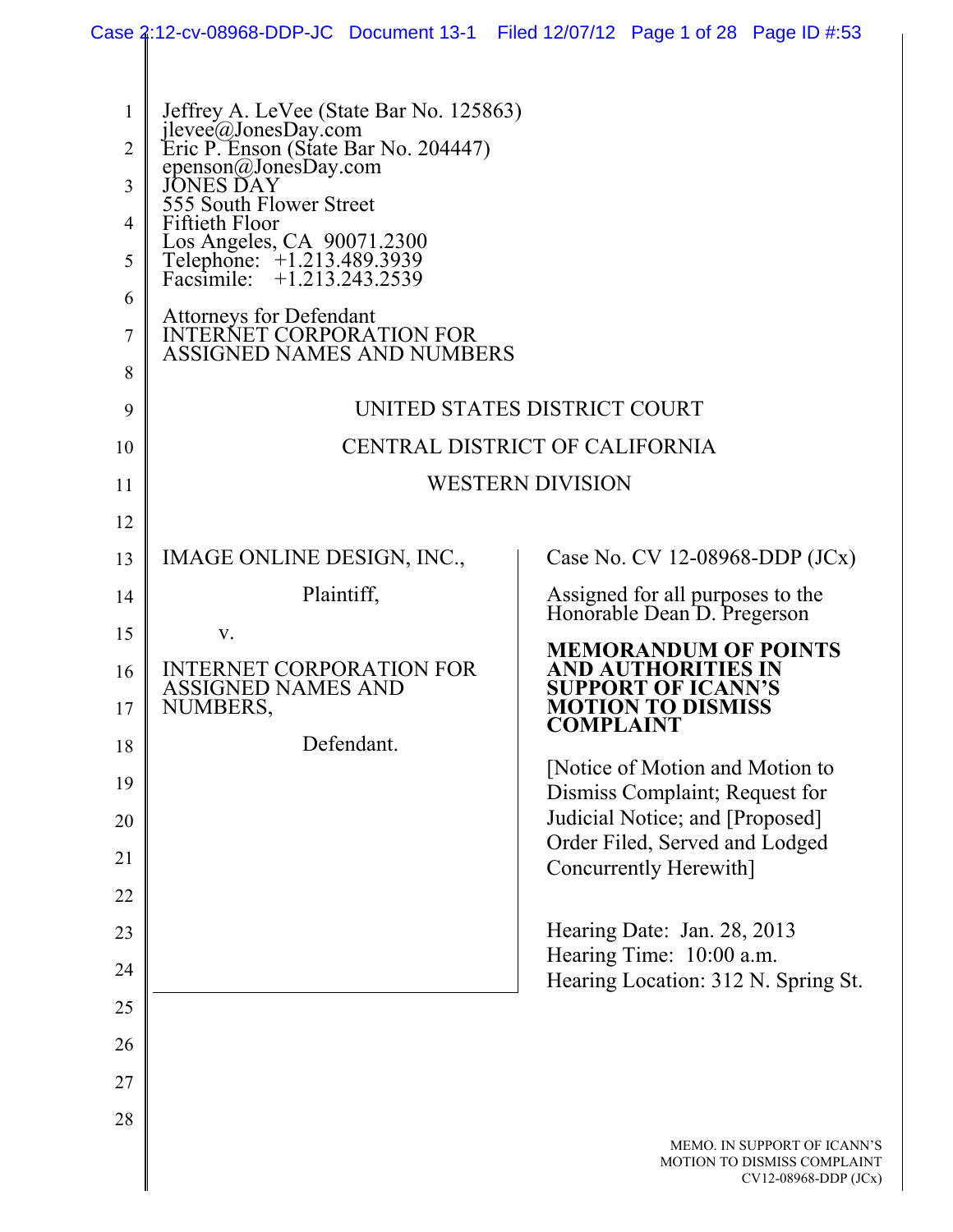|                | Case 2:12-cv-08968-DDP-JC Document 13-1 Filed 12/07/12 Page 2 of 28 Page ID #:54                                           |
|----------------|----------------------------------------------------------------------------------------------------------------------------|
| 1              | <b>TABLE OF CONTENTS</b>                                                                                                   |
| $\overline{2}$ |                                                                                                                            |
| 3              | Page                                                                                                                       |
| $\overline{4}$ |                                                                                                                            |
| 5              |                                                                                                                            |
| 6              | IOD Released ICANN Of All The Claims Asserted In Its<br>$\rm I$ .                                                          |
|                |                                                                                                                            |
| 7              | II.                                                                                                                        |
| 8<br>9         | III.                                                                                                                       |
| 10             | A.                                                                                                                         |
| 11             | <b>B</b> .                                                                                                                 |
| 12             | $\mathcal{C}$ .                                                                                                            |
| 13             | IOD fails to state a claim for contributory infringement20<br>D.<br>IV.                                                    |
| 14             | IOD Has Not Alleged Facts Plausibly Suggesting That ICANN<br>Has Intentionally Interfered With IOD's Business Interests 21 |
| 15             |                                                                                                                            |
| 16             |                                                                                                                            |
| 17             |                                                                                                                            |
|                |                                                                                                                            |
| 18             |                                                                                                                            |
| 19             |                                                                                                                            |
| 20             |                                                                                                                            |
| 21             |                                                                                                                            |
| 22             |                                                                                                                            |
| 23             |                                                                                                                            |
| 24             |                                                                                                                            |
| 25             |                                                                                                                            |
| 26             |                                                                                                                            |
| 27             |                                                                                                                            |
|                |                                                                                                                            |
| 28             | MEMO. IN SUPPORT OF ICANN'S<br>MOTION TO DISMISS COMPLAINT<br>$-i-$<br>CV12-08968-DDP (JCx)                                |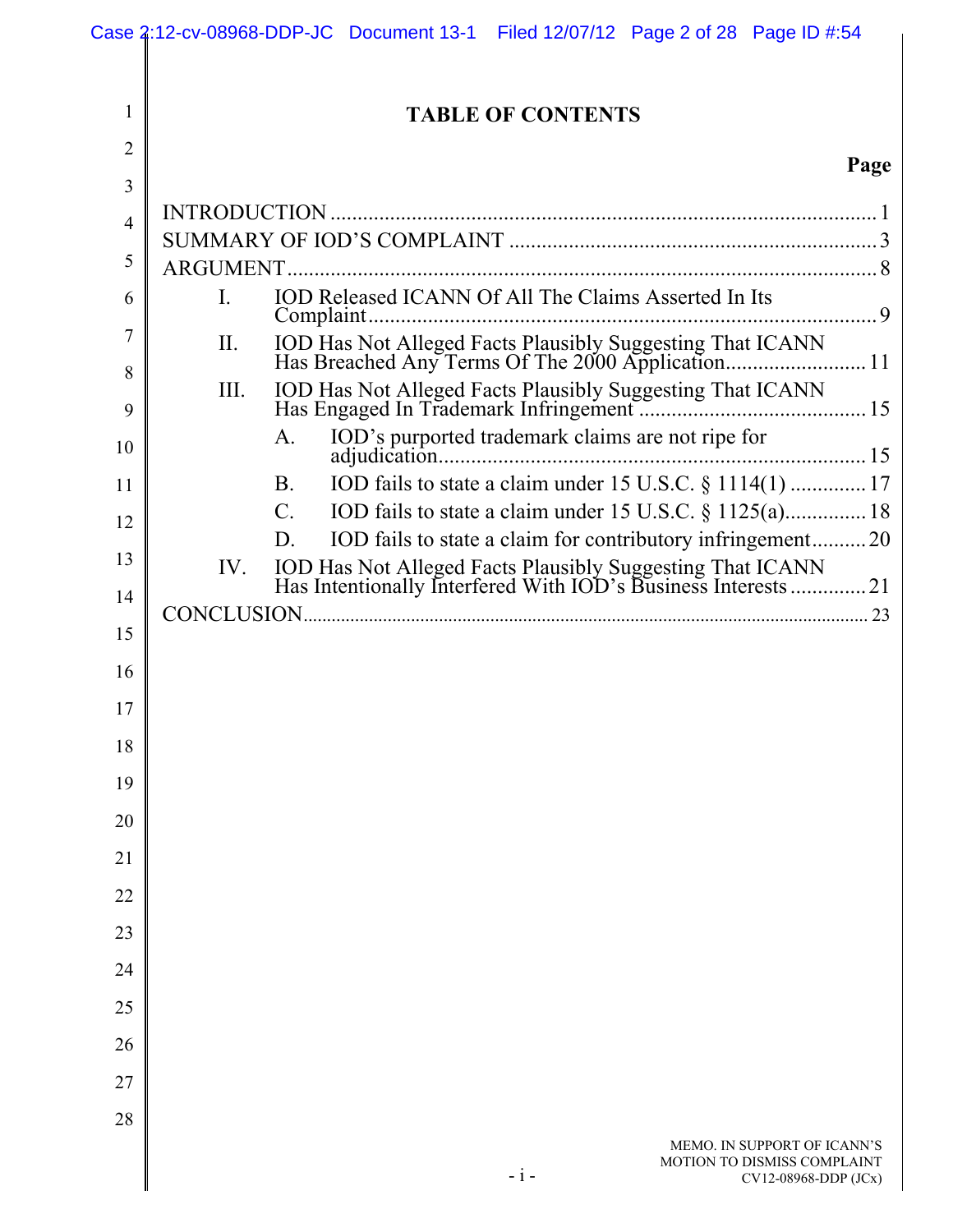|                | Case 2:12-cv-08968-DDP-JC Document 13-1 Filed 12/07/12 Page 3 of 28 Page ID #:55                 |
|----------------|--------------------------------------------------------------------------------------------------|
|                |                                                                                                  |
| 1              | <b>TABLE OF AUTHORITIES</b>                                                                      |
| 2              | Page                                                                                             |
| 3              | <b>FEDERAL CASES</b>                                                                             |
| $\overline{4}$ | AMF v. Sleekcraft Boats                                                                          |
| 5              |                                                                                                  |
| 6<br>7         | Ashcroft v. Iqbal                                                                                |
| 8              | Bova v. City of Medford                                                                          |
| 9              |                                                                                                  |
| 10             | Brookfield Commc'ns, Inc. v. West Coast Entm't Corp.                                             |
| 11             | Family Home & Fin. Ctr., Inc. v. Fed. Home Loan Mortg. Corp.                                     |
| 12             |                                                                                                  |
| 13<br>14       | Gov't Emps. Ins. Co. v. Dizol                                                                    |
| 15             |                                                                                                  |
| 16             | Grillo v. State of Cal.                                                                          |
| 17<br>18       | Haag v. Countrywide Bank, F.S.B.                                                                 |
| 19             | Image Online Design, Inc. v. Core Ass'n                                                          |
| 20             |                                                                                                  |
| 21             | In re Oppedahl & Larson LLP                                                                      |
| 22             |                                                                                                  |
| 23             | Kendall v. Visa U.S.A., Inc.                                                                     |
| 24             |                                                                                                  |
| 25             | Kendall-Jackson Winery v. E. & J. Gallo Winery                                                   |
| 26             | Michaluk v. Vohra Health Servs., P.A.                                                            |
| 27             |                                                                                                  |
| 28             | MEMO. IN SUPPORT OF ICANN'S<br>MOTION TO DISMISS COMPLAINT<br>$-$ ii $-$<br>CV12-08968-DDP (JCx) |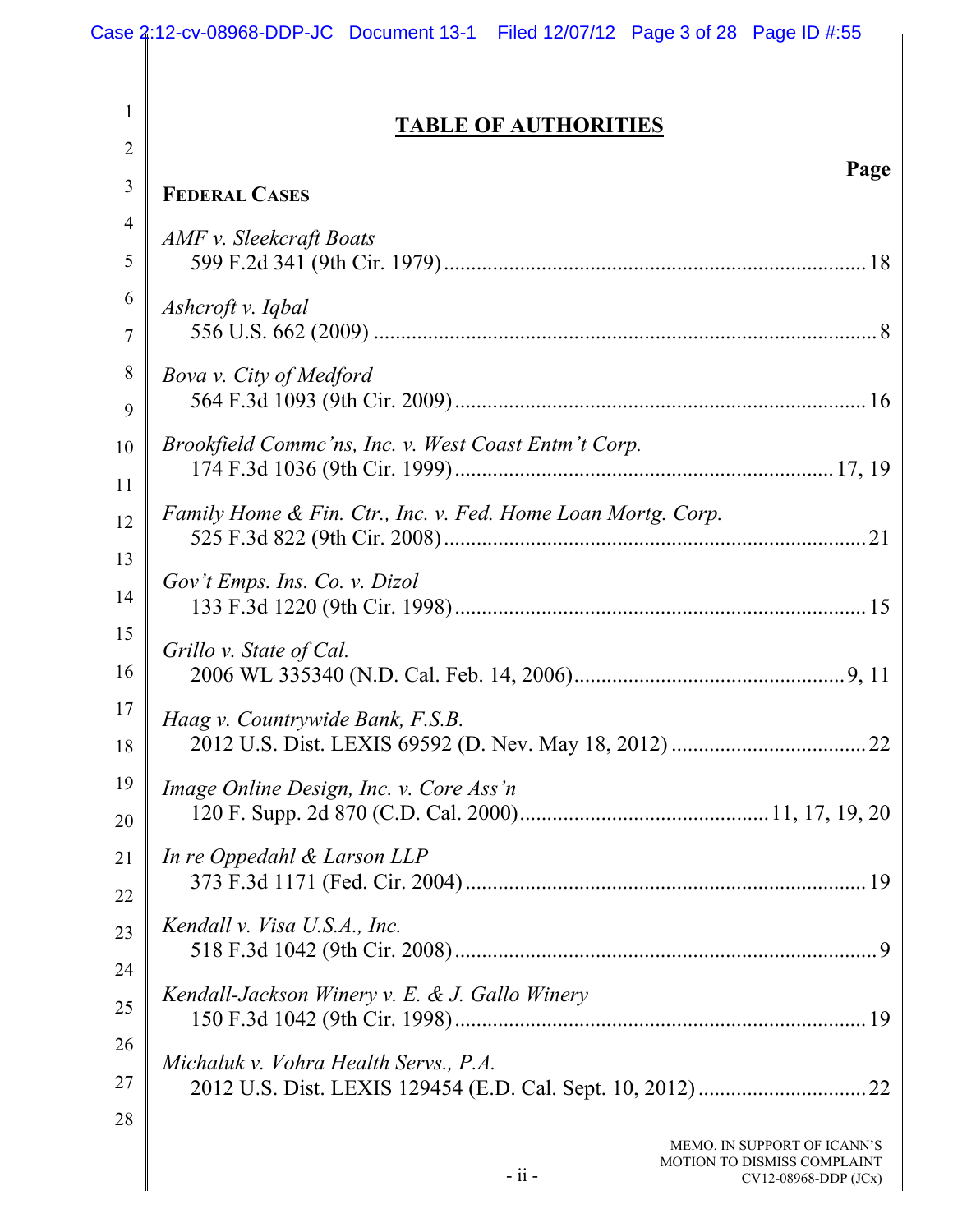|                | Case 2:12-cv-08968-DDP-JC Document 13-1 Filed 12/07/12 Page 4 of 28 Page ID #:56 |
|----------------|----------------------------------------------------------------------------------|
| 1              | Murray v. Cable Nat'l Broadcasting Co.                                           |
| $\overline{2}$ |                                                                                  |
| 3              | Nilsson v. City of Mesa                                                          |
| $\overline{4}$ |                                                                                  |
| 5              | Papasan v. Allain                                                                |
| 6              |                                                                                  |
| $\overline{7}$ | Pardi v. Kaiser Permanente Hosps., Inc.                                          |
| 8              | Perfect 10, Inc. v. Visa Int'l Serv., Ass'n.                                     |
| 9              | .20                                                                              |
| 10             | PNY Techs., Inc. v. SanDisk Corp.                                                |
| 11             |                                                                                  |
| 12             | Reno v. ACLU                                                                     |
| 13             |                                                                                  |
| 14             | Rosenfeld v. Twentieth Century Fox Film                                          |
| 15             |                                                                                  |
| 16             | Semi-Materials Co., Ltd. v. SunPods, Inc.                                        |
| 17             | Sweedlow, Inc. v. Rohm & Haas Co.                                                |
| 18             |                                                                                  |
| 19             | <b>CALIFORNIA CASES</b>                                                          |
| 20             | Beck v. Am. Health Grp., Int'l, Inc.                                             |
| 21             |                                                                                  |
| 22             | Klein v. Chevron U.S.A., Inc.                                                    |
| 23             |                                                                                  |
| 24             | Korea Supply Co. v. Lockheed Martin Corp.                                        |
| 25             | .22                                                                              |
| 26             | McDonald v. John P. Scripps Newspaper                                            |
| 27             |                                                                                  |
| 28             | MEMO. IN SUPPORT OF ICANN'S                                                      |
|                | MOTION TO DISMISS COMPLAINT<br>$-iii -$<br>CV12-08968-DDP (JCx)                  |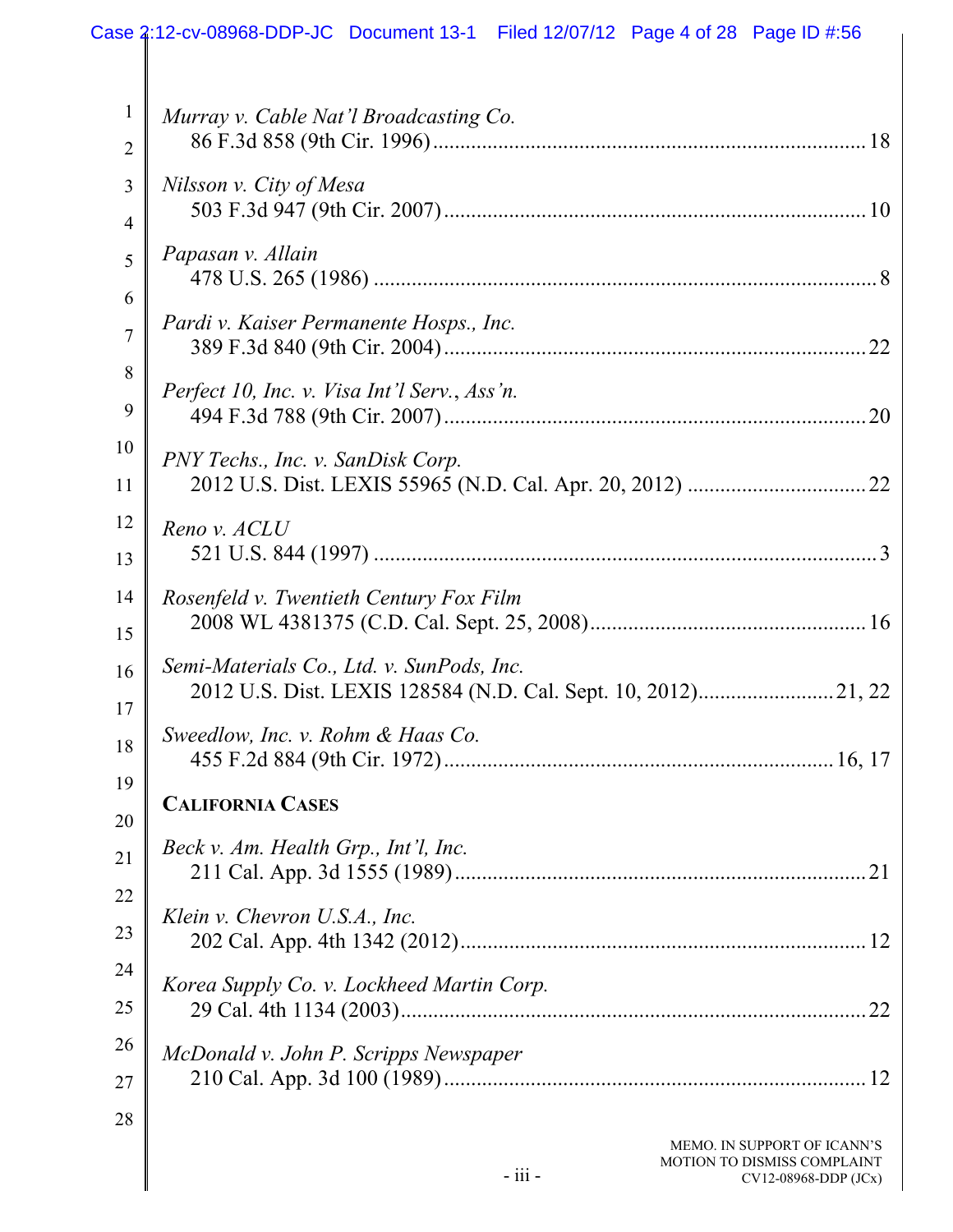|                | Case 2:12-cv-08968-DDP-JC Document 13-1 Filed 12/07/12 Page 5 of 28 Page ID #:57              |
|----------------|-----------------------------------------------------------------------------------------------|
| $\mathbf{1}$   | San Diego Hospice v. Cnty. of San Diego                                                       |
| $\overline{2}$ |                                                                                               |
| 3              | SC Mfg. Homes, Inc. v. Liebert                                                                |
| 4              |                                                                                               |
| 5              | Skrbina v. Fleming Cos.                                                                       |
| 6              |                                                                                               |
| 7              | Stockton Dry Goods Co. v. Girsh                                                               |
| 8              | Walnut Creek Pipe Distrib. v. Gates Rubber Co. Sales Div.                                     |
| 9              |                                                                                               |
| 10             | <b>FEDERAL STATUTES</b>                                                                       |
| 11             |                                                                                               |
| 12             |                                                                                               |
| 13             |                                                                                               |
| 14             |                                                                                               |
| 15             |                                                                                               |
| 16             | <b>OTHER AUTHORITIES</b>                                                                      |
| 17             |                                                                                               |
| 18             |                                                                                               |
| 19<br>20       |                                                                                               |
| 21             |                                                                                               |
| 22             |                                                                                               |
| 23             |                                                                                               |
| 24             |                                                                                               |
| 25             |                                                                                               |
| 26             |                                                                                               |
| 27             |                                                                                               |
| 28             |                                                                                               |
|                | MEMO. IN SUPPORT OF ICANN'S<br>MOTION TO DISMISS COMPLAINT<br>$-iv -$<br>CV12-08968-DDP (JCx) |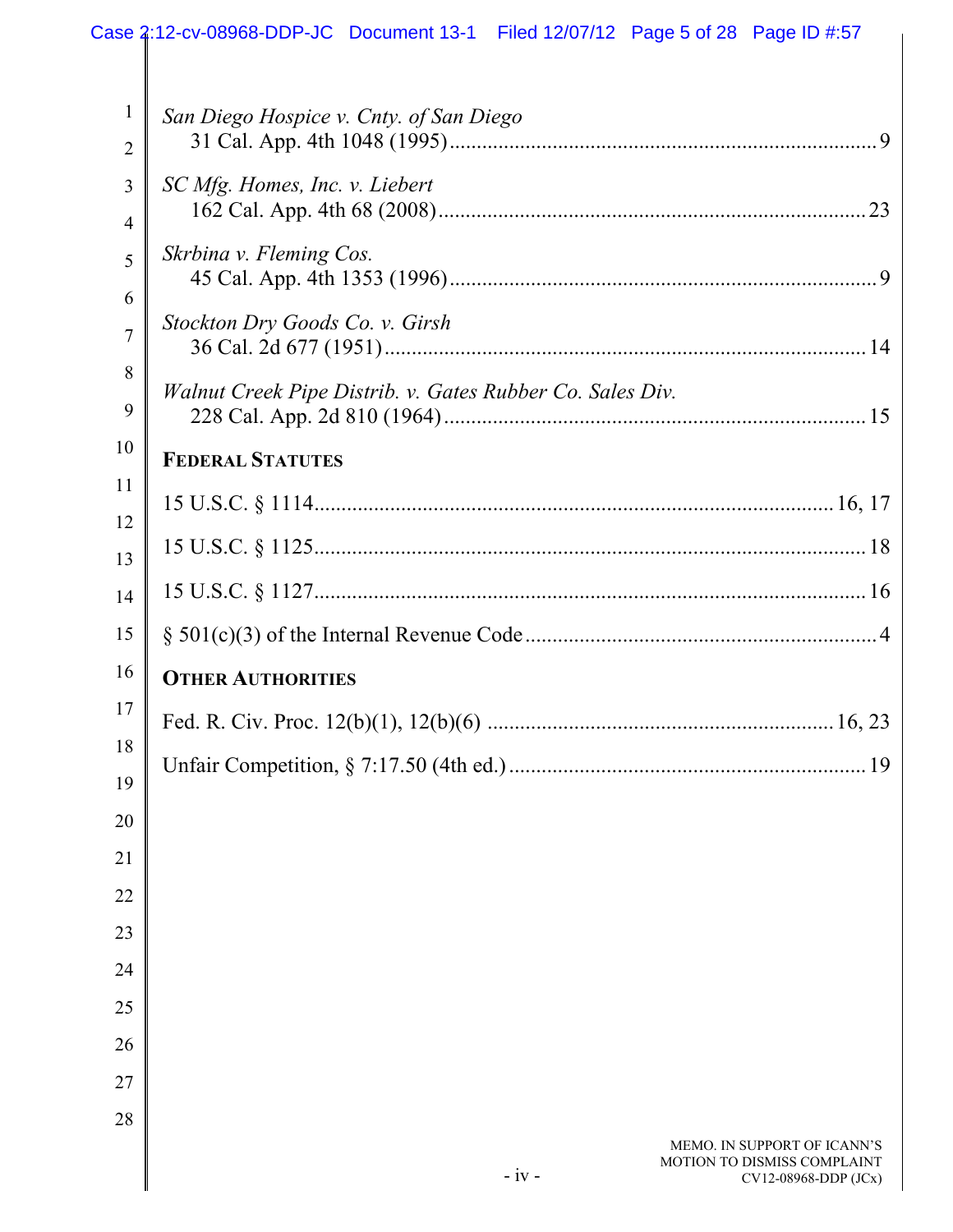1

### **INTRODUCTION**

2 3 4 5 6 7 8 9 10 Through agreements with the United States Government, defendant Internet Corporation for Assigned Names and Numbers ("ICANN") is tasked with coordinating portions of the Internet's domain name system ("DNS"), which permits Internet users to find websites and communicate within the global Internet. These agreements also provide ICANN with the responsibility for approving new "top level domains" ("TLDs") in the DNS that compete with existing TLDs, such as .COM, .NET and .ORG. ICANN is a not-for-profit public benefit corporation, and because of its unique role in the DNS, its bylaws specifically forbid it from competing with the companies that it authorizes to operate TLDs.

11 12 13 14 15 16 17 Since 1996, Plaintiff Image Online Design, Inc. ("IOD") has been operating in an "alternative internet" that is not connected to the DNS and can only be accessed through use of special software. In its alternative internet, IOD allegedly operates a ".WEB" TLD. In 2000, ICANN accepted applications for new TLDs, and IOD applied to ICANN to operate a new .WEB TLD. However, ICANN did not approve IOD's application and did not allow any company to operate the .WEB TLD in the DNS.

18 19 20 21 22 23 24 Now, as ICANN is considering the historic introduction of hundreds of new TLDs, IOD has charged ICANN with various contract, trademark and tort claims seeking to block possible creation of a .WEB TLD in the DNS that may compete with the .WEB TLD that IOD offers in its alternative internet. Although IOD's Complaint contains a long list of causes of action, the Complaint is incredibly short on factual allegations and is based on a complete misapprehension of the 2000 contract it entered with ICANN as well as trademark law.

25 26 27 28 First and foremost, IOD's entire Complaint is barred by a release of ICANN that IOD executed in 2000 when it applied to ICANN for the .WEB TLD. In that release – which is contained in the very same contract IOD is seeking to enforce with this action – IOD acknowledged that it had "no legally enforceable right" in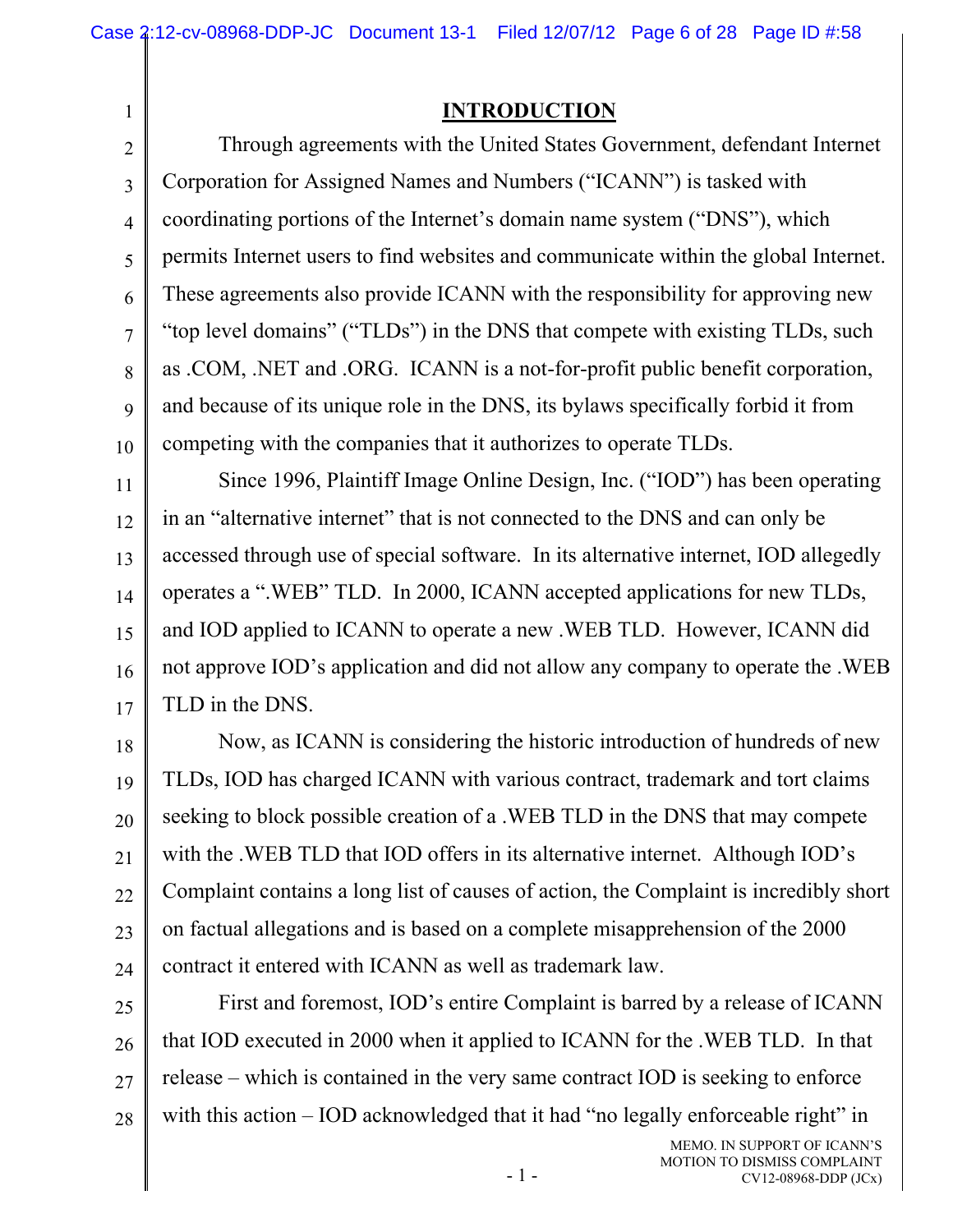1 2 3 4 5 6 7 8 9 10 11 12 13 14 15 16 17 18 19 20 21 22 23 24 25 26 27 28 any TLD, and IOD released and forever discharged ICANN from "any and all claims" relating to ICANN's "action or inaction" in connection with IOD's application or ICANN's "establishment or failure to establish a new TLD." Yet IOD's breach of contract claims are completely dependent on ICANN's alleged "inaction" with respect to IOD's 2000 application; and IOD's other claims are all premised on ICANN's alleged "establishment or failure to establish" new TLDs. As such, each of IOD's claims falls within the scope of the release and are barred. Even if the release did not bar IOD's Complaint, every one of its claims is otherwise defective. In particular: • IOD alleges that ICANN breached a contract with IOD, but the actual terms of that contract – which ICANN is permitted to rely upon in this Motion – do not restrict ICANN from doing exactly what IOD alleges to be the breach. • As to IOD's trademark claims, IOD alleges that it has a federal registration for the mark ".WEB" and that ICANN has infringed this mark, but IOD fails to disclose that its .WEB mark actually covers "fanny packs," "mouse pads," and the like, which do not encompass the services ICANN allegedly provides, much less the claims that IOD identifies in its Complaint. • IOD also alleges that it has common law trademark rights in the .WEB TLD, but Judge Kelleher rejected this exact claim when IOD first asserted it in 2000, and nothing has changed since then that would confer such rights on IOD. • Finally, IOD asserts claims for tortious interference with its business relationships, but it fails to offer even the most basic facts regarding these relationships, alleged acts by ICANN designed to disrupt the relationships, or such disruption. In short, IOD has not alleged facts sufficient to state a claim against ICANN, and its Complaint should be dismissed.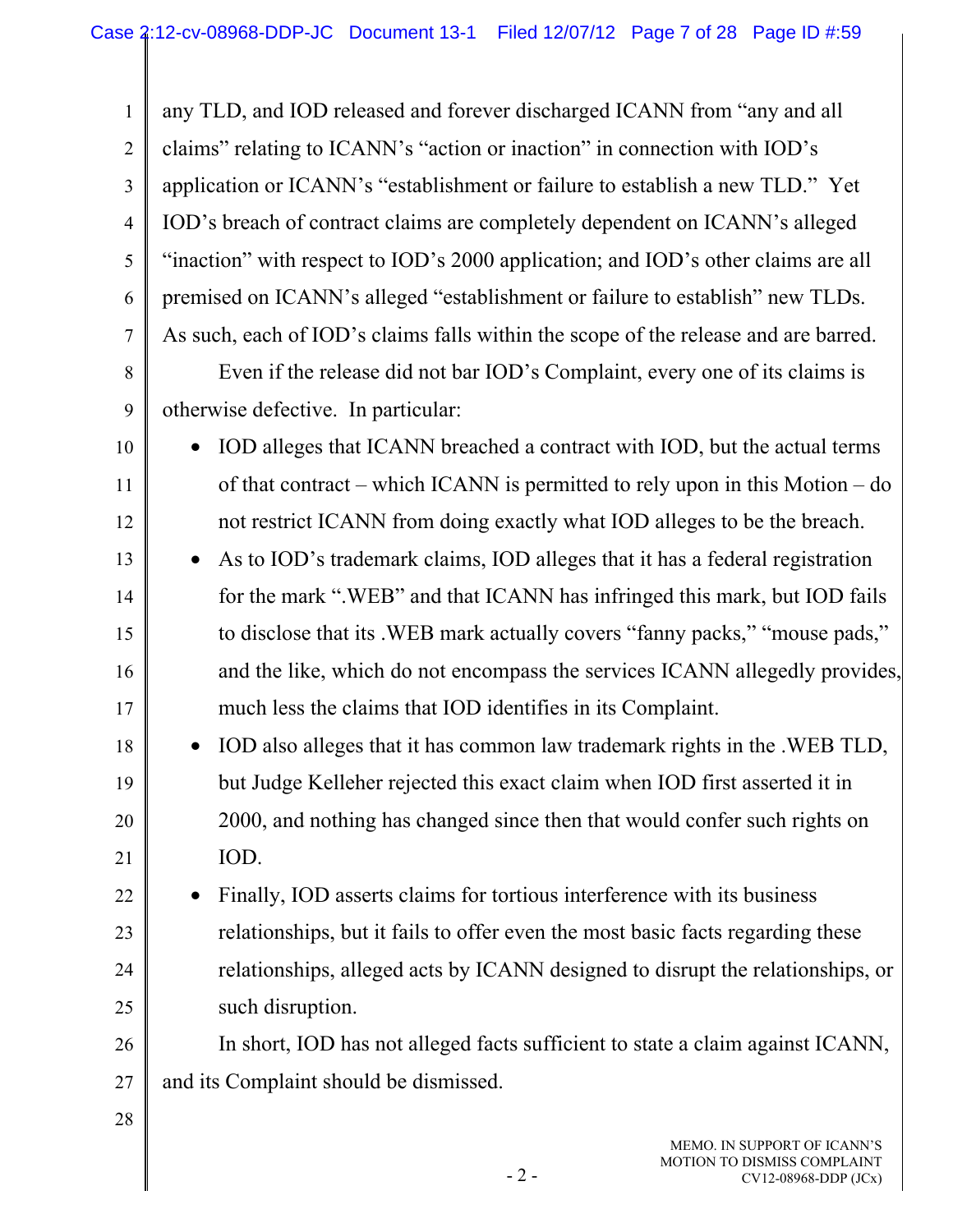1

## **SUMMARY OF IOD'S COMPLAINT**

2 3 4 5 6 7 8 9 10 11 12 13 14 15 **The Internet's Domain Name System.** The Internet is succinctly described as "an international network of interconnected computers." *Reno v. ACLU*, 521 U.S. 844, 849 (1997). Each computer and server has a unique identity, known as an Internet Protocol address ("IP address"), consisting of a series of numbers. (Compl. ¶ 9.) Because series of numbers can be hard to remember, the founders of the Internet created the Domain Name System ("DNS"), which converts numeric IP addresses into easily-remembered domain names permitting users to find specific websites, such as "google.com" or "uscourts.gov." (*Id*. ¶ 10.) When a computer user requests a domain name associated with a particular website, that request is sent to a DNS server, which looks up the IP address assigned to that domain name and allows a connection between the requesting computer and the website. (*Id*. ¶ 15.) The end result is that this Court's website can be found by entering "cacd.uscourts.gov," rather than a string of numbers, which is how computers on the network actually know it.

16 17 18 19 20 21 The ".COM" and ".GOV" referenced in these examples are known as the "Top Level Domains" or "TLDs." (*Id*. at ¶ 17.) The letters immediately to the left of the last "period" or "dot" are known as the Second Level Domain, such as "google" or "uscourts." (*Id*.) The letters to the left of the Second Level Domain (if any) are known as the Third Level Domain, such as the "cacd" used in this Court's website address. (*Id*. at ¶ 18.)

22 23 24 25 26 27 28 **ICANN's Mandate and Operations.** ICANN is a California not-for-profit public benefit corporation. (*Id*. ¶ 5.) Prior to ICANN's formation in 1998, the United States government, via contractual arrangements with third parties, operated the DNS. (*Id*. ¶ 24.) ICANN was formed in 1998 as part of the U.S. Government's commitment to privatize the Internet so that administration of the DNS would be in the hands of those entities that actually used the Internet as opposed to governments. (*Id*. ¶ 23.) Pursuant to agreements with the U.S. Department of Commerce, ICANN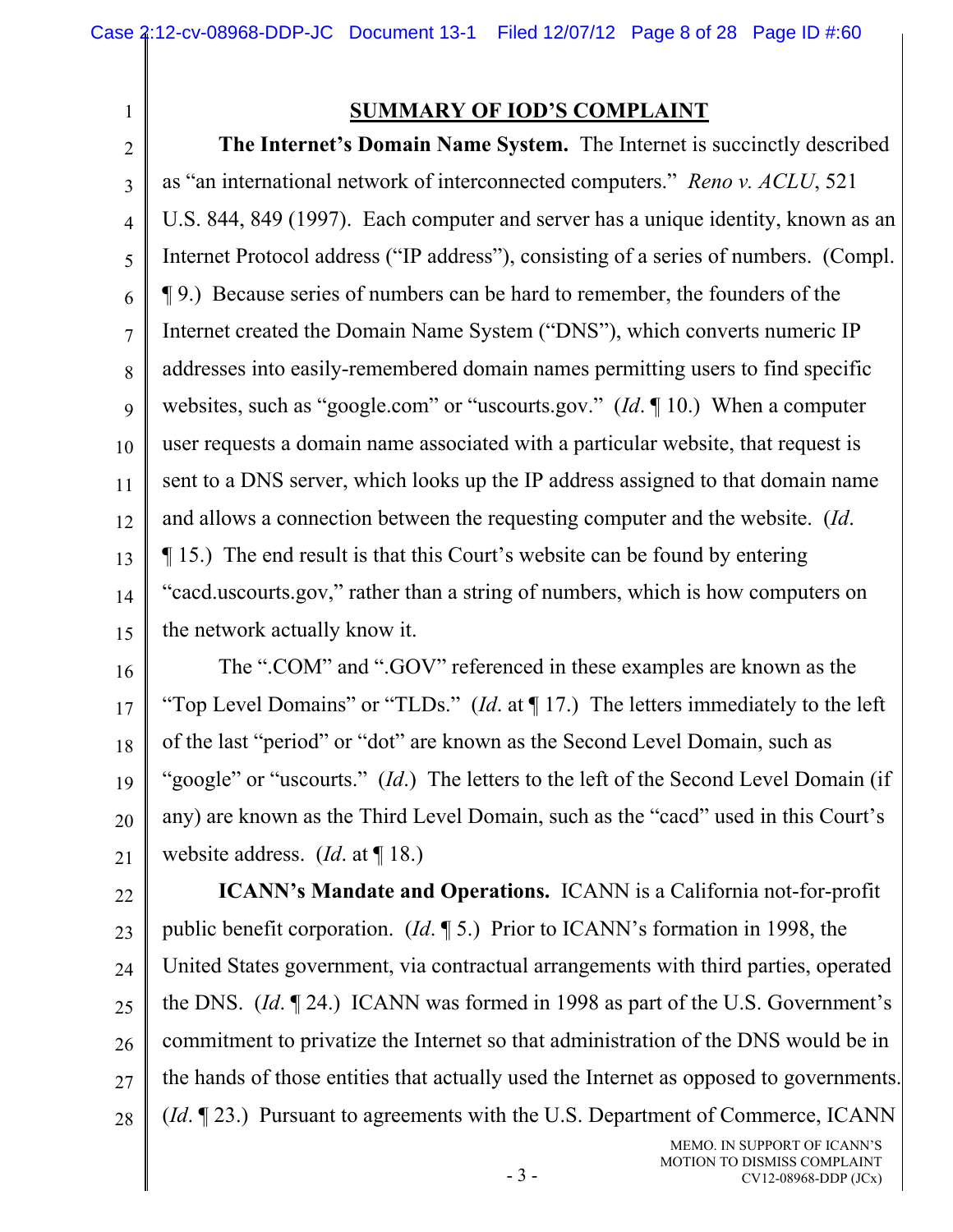1

2

3

4

5

6

7

8

has been vested with the sole responsibility for coordinating the DNS and ensuring its continued security, stability and integrity. (*Id*. ¶¶ 26-27.)

ICANN fulfills its coordination role in a number of ways. For example, ICANN enters into contracts with and monitors each "registry," which are the companies that operate the TLDs. (*Id*. ¶¶ 26-28.) In addition, ICANN accredits and enters into contracts with "registrars," which are the companies that contract with consumers and businesses to obtain rights to use second-level domain names in the TLDs, such as yahoo.com and NPR.org. (*Id*. ¶¶ 21-22.)

9 10 11 12 13 14 15 16 17 18 Pursuant to its agreements with the U.S. Government, ICANN has the exclusive authority to determine whether to introduce new TLDs into the Internet's current architecture. (*Id*. ¶ 26.) ICANN also has the exclusive authority to determine what companies will operate as registries for these TLDs. (*Id*.) ICANN is required to perform these functions "exclusively for charitable, educational, and scientific purposes within the meaning of  $\S$  501(c)(3) of the Internal Revenue Code of 1986 . . . ." (ICANN's Request for Judicial Notice ("RJN"), Ex. A, Art. 3.) ICANN does not compete in the DNS or operate any TLDs, and its Bylaws specifically restrict it from acting as a registry or registrar in competition with entities affected by ICANN's policies. (RJN, Ex. B at Art. II, § 2.)

19 20 21 22 23 **IOD's Operations and its 2000 Application To Operate a .WEB TLD.**  IOD alleges that it began operating in 1996 in an "alternative internet" that is not linked in any way to the DNS. (Compl. ¶¶ 29-30.) In this alternative internet, IOD has allegedly been providing "registry services" for a .WEB TLD, which can be accessed with the installation of special software to avoid the DNS. (*Id*. ¶ 30.)

24 25 26 27 28 One of ICANN's core missions is to create competition within the DNS. (RJN, Ex. A at Art. 4; RJN, Ex. B at Art. I, § 2.6.) In furtherance of this mission, in 2000, ICANN's Board of Directors decided to accept applications for the creation of a limited number of new TLDs. (Compl. ¶¶ 41-42.) Thereafter, ICANN provided potential applicants with application forms and instructions, a summary of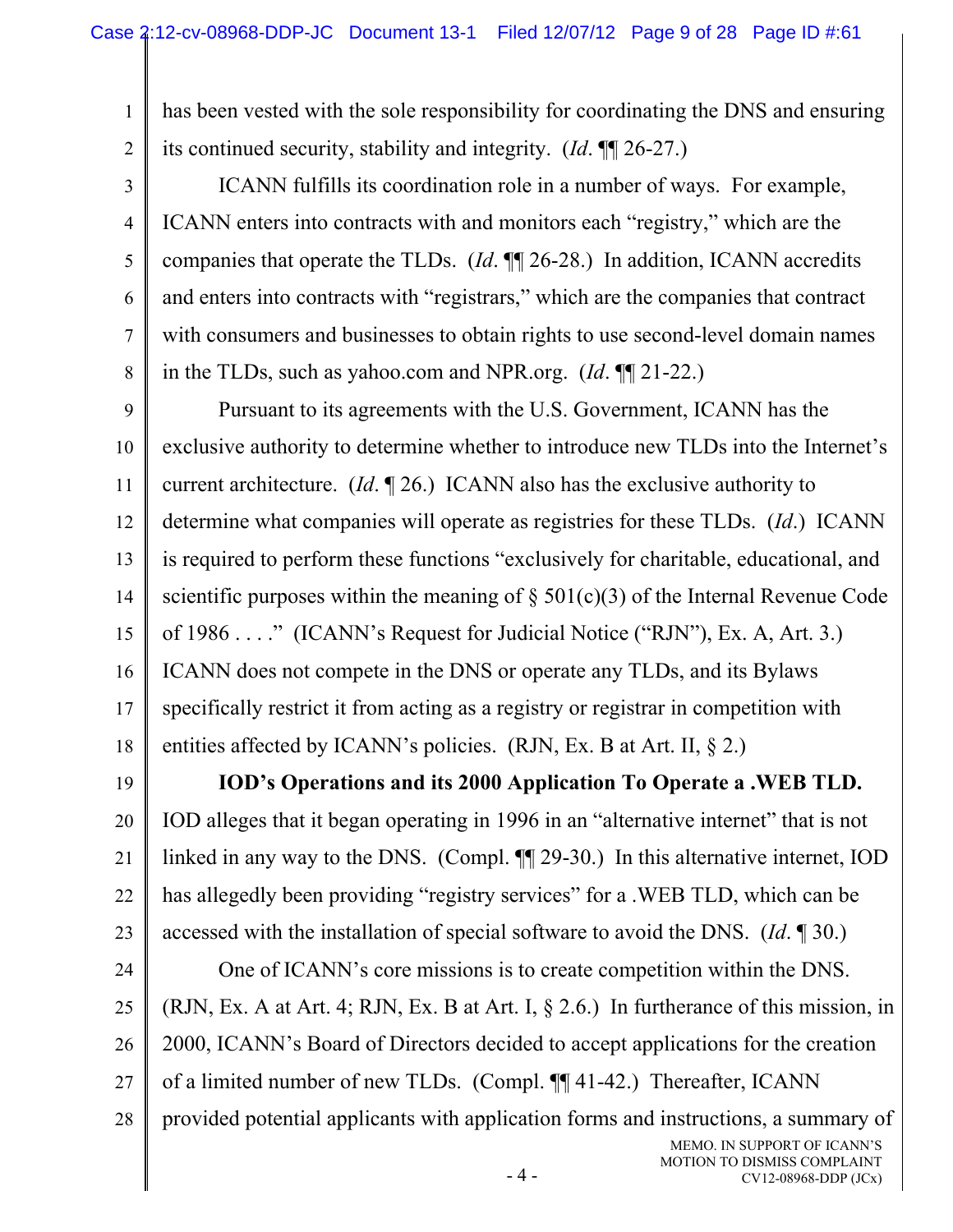the evaluation criteria and a list of responses to Frequently Asked Questions ("FAQs"). (*Id*. ¶ 68.)

1

2

3 4 5 6 7 8 9 10 11 12 13 14 15 On October 1, 2000, IOD executed and submitted to ICANN an "Unsponsored TLD Application Transmittal Form" to act as the registry operator for a proposed .WEB TLD ("2000 Application"). (*Id*. ¶ 45; RJN, Ex. C.) In its 2000 Application, IOD acknowledged that it had "no legally enforceable right to acceptance *or any other treatment* of [its] application or to the delegation in any particular manner of any top-level domain that may be established in the authoritative DNS root." (RJN, Ex. C ¶ B12 (emphasis added); *see also id*. ¶ B6 ("there is no understanding, assurance, or agreement that this application will be selected for negotiations toward entry of an agreement with a registry operator.").) IOD also expressly agreed in its 2000 Application to "release and forever discharge ICANN . . . from any and all claims and liabilities relating in any way to (a) any action or inaction by or on behalf of ICANN in connection with this application or (b) the establishment or failure to establish a new TLD." (*Id*. ¶ B14.2.)

16 17 18 19 20 21 22 23 24 25 26 27 28 In its 2000 Application, IOD acknowledged that it "thoroughly reviewed" all "documents linked directly or indirectly from 'TLD Application Process: Information for Applicants,' posted at http://www.icann.org/tlds/tld-applicationprocess.htm," an Internet page that provided applicants with all information relevant to the application and evaluation processes. (*Id*. ¶ B3.) For example, the Information for Applicants page referenced in the 2000 Application (RJN, Ex. D), provides links to the "New TLD Application Instructions" page (RJN, Ex. E), and the "New TLD Application Process Overview" page (RJN, Ex. F), both of which explained how to fill out the application, provided guidance to applicants and explained that at the end of the evaluation process, "ICANN *will announce its selections* of applications for negotiations toward agreements with registry sponsors and operators." (RJN, Ex. E ¶ I38 (emphasis added); RJN, Ex. F ¶ 4 ("After approval by the Board, ICANN to announce selections for negotiations toward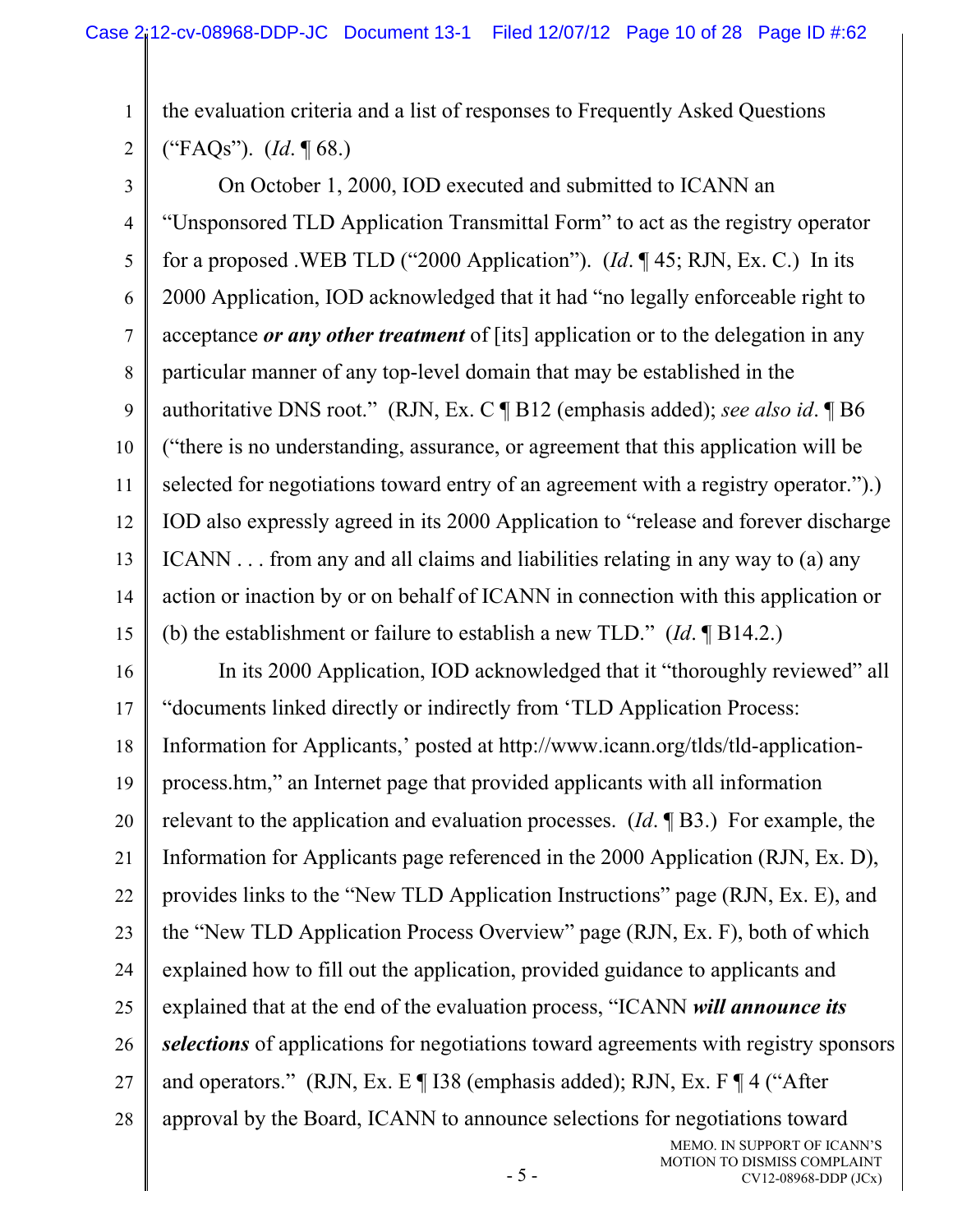entry of agreements with registry sponsors and operators.").

1

2 3 4 5 6 7 8 9 10 11 12 13 14 15 16 17 18 19 20 21 22 23 24 25 26 27 The FAQs linked to the Information for Applicants page also contained a wealth of information. (RJN, Ex. G). For instance, the FAQs made clear the possibility that multiple parties may request the same TLD, but that ICANN would evaluate competing requests under the same criteria. (RJN, Ex. G FAQ #4, FAQ #22.) The FAQs also explained what would happen to applications not selected for approval by clearly stating that if there are additional TLD selection rounds in the future, "there will be revisions in the program based on the experience in the first round. *This will likely require submission of new materials*." (*Id*. FAQ #54 (emphasis added).) On November 16, 2000, ICANN announced that it had selected seven new TLD applications to proceed towards contract negotiations with ICANN. (Compl. ¶ 46.) IOD's .WEB application was not one of the seven. (*Id*.) Thereafter, IOD filed a "request for reconsideration," which is a mechanism provided for in ICANN's Bylaws, seeking review of ICANN's decision not to select IOD's application. (*Id*. ¶ 48.) On March 16, 2001, ICANN's Reconsideration Committee (the then ICANN Board committee responsible for reviewing requests for reconsideration) recommended against reconsideration of ICANN's decision regarding IOD's application. (*Id*. ¶ 49.) In its report, which IOD specifically identifies in its Complaint ("Reconsideration Report"), the Reconsideration Committee detailed the deliberation and evaluation of each application in the 2000 round, including IOD's: Forty-seven applications were submitted by the deadline established; three of those were withdrawn for various reasons, and the remaining forty-four were published on ICANN's website and open to public comments. More ICANN's website and open to public comments. More than 4,000 public comments were received. The applications and the public comments were carefully reviewed by technical, financial, and legal advisors, who applied the criteria set forth in the various materials previously published by ICANN. The result of that

28 extensive evaluation was a 326-page report, which summarized both the public comments and the analysis of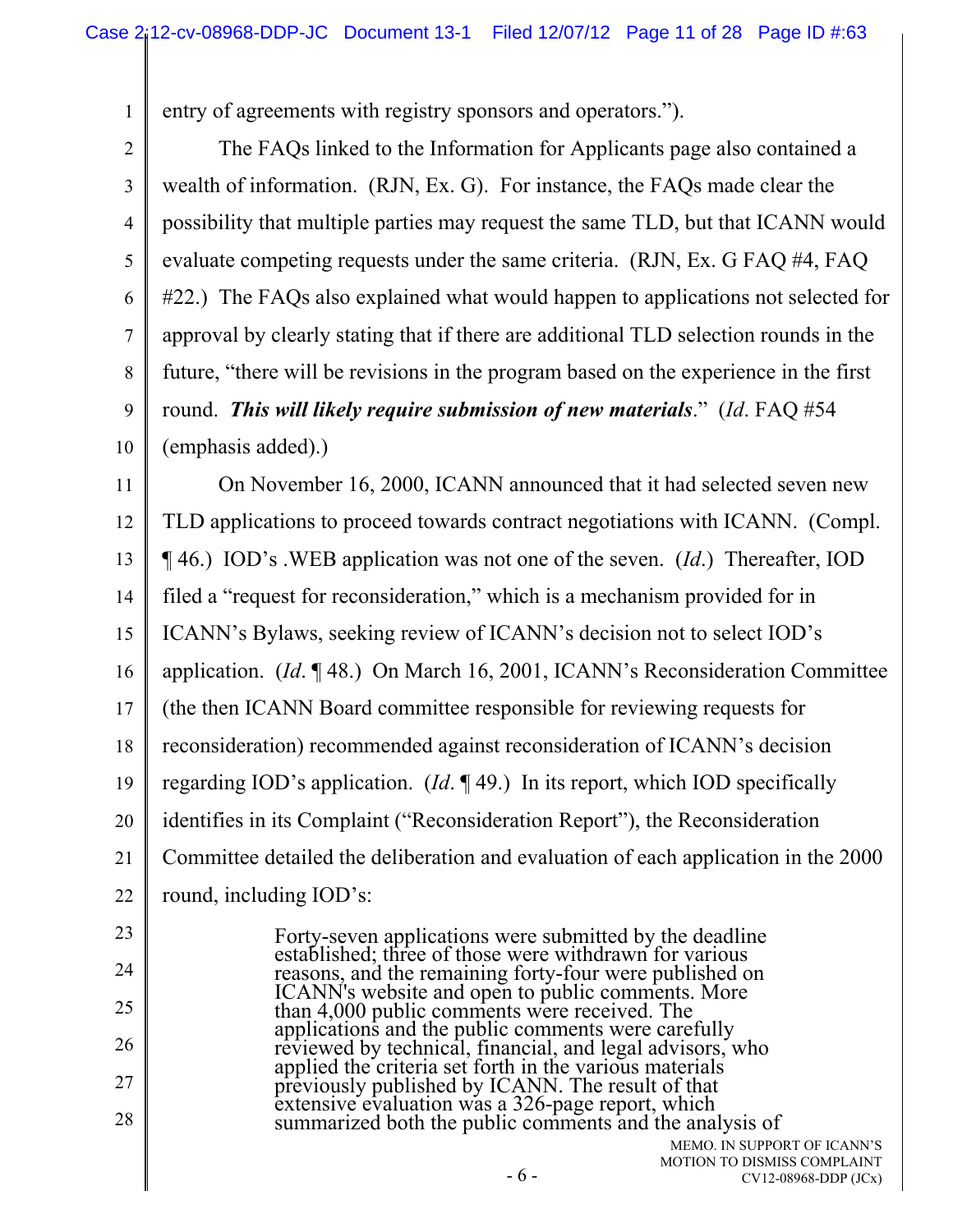1 2 3 4 5 6 7 8 9 10 11 12 13 14 15 16 17 18 19 20 21 22 23 24 25 26 the evaluation team. The evaluation team's report was posted on the ICANN website for public comment and review by ICANN's Board of Directors. More than 1,000 additional public comments were received on the staff report. The Board had access to the applications and the public comments as they were filed. Thus, the Board's decision on new TLDs was the product of many inputs from many sources. (RJN, Ex. H p. 2.) The Reconsideration Committee also detailed some of the shortcomings in IOD's 2000 Application. (*Id*. p. 3-5.) And as IOD alleges, the Reconsideration Committee reiterated what the FAQs stated with regard to applications not selected – "All of the proposals not selected remain pending, and those submitting them will certainly have the *option* to have them considered if and when additional TLD selections are made." (*Id*. p. 3 (emphasis added).) **ICANN's 2012 Application Round.** ICANN opened another round of applications for new TLDs in 2012 ("2012 Application Round"). (Compl. ¶¶ 54- 55.) In connection with the 2012 Application Round, ICANN published a comprehensive guidebook setting out the requirements for submitting an application, and requiring a cost-based \$185,000 application fee for each TLD requested. (*Id*. ¶ 54.) Consistent with the 2000 Round FAQ's and Reconsideration Committee's statements (as IOD notes in its Complaint), the guidebook explained that entities that applied for TLDs in 2000 but were not selected could *reapply* in the 2012 Round and receive a reduction of \$86,000 in the application fee. (*Id*. ¶ 57.) IOD, however, did not take advantage of this offer and did not apply for the .WEB TLD or any other. (*Id*. ¶ 56) Numerous other entities did apply, requesting hundreds of new TLDs, including seven applications to operate a .WEB TLD. (*Id*. ¶ 58.) ICANN has not yet approved any TLDs in connection with the 2012 Application Round. (*Id*. ¶ 96.) **IOD's Claims Against ICANN.** In its Complaint, IOD asserts contract, Case 2:12-cv-08968-DDP-JC Document 13-1 Filed 12/07/12 Page 12 of 28 Page ID #:64

trademark and tortious interference claims against ICANN. IOD alleges that ICANN breached a contract with IOD, and the implied covenant of good faith and

27

28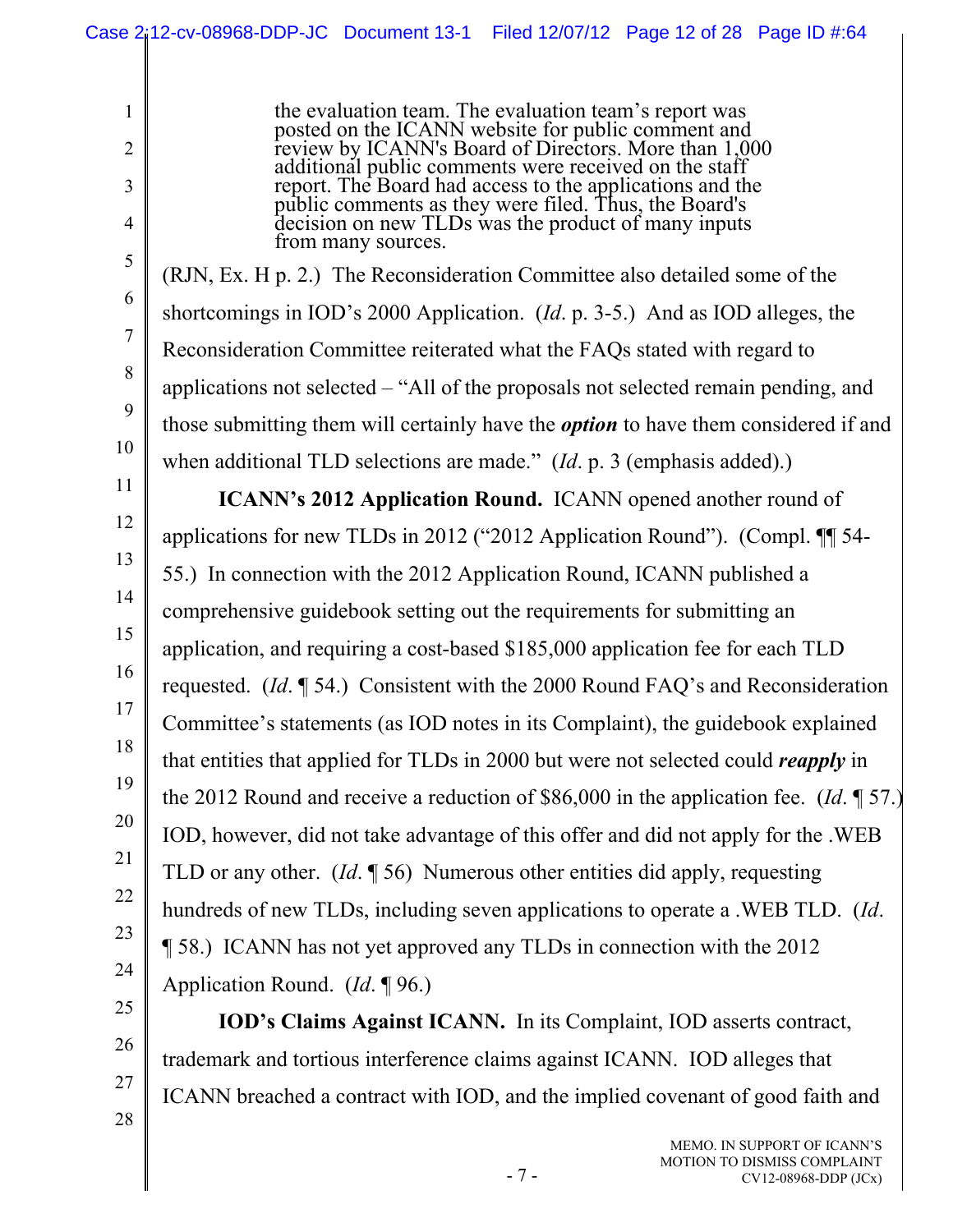1 2 3 4 5 6 7 8 fair dealing, by accepting applications for a .WEB TLD in the 2012 application round before "considering, approving or rejecting" IOD's 2000 Application. (Compl. ¶¶ 78, 77, 85-86.) In its trademark claims, IOD alleges that it has trademark rights in the .WEB TLD and that ICANN has infringed these rights by allegedly indicating "that it intends to permit one or more of the new applicants to operate the .WEB registry." (*Id*. ¶¶ 96, 111, 127.) Finally, IOD claims that ICANN has interfered with its business relations by permitting other entities to apply for a .WEB TLD. (*Id*. ¶ 138, 147.)

9

10

11

12

13

14

15

16

17

18

19

20

21

22

23

24

25

26

27

28

### **ARGUMENT**

To survive a motion to dismiss, a plaintiff must allege facts sufficient "to raise a right to relief above the speculative level." *Bell Atl. Corp. v. Twombly*, 550 U.S. 544, 555 (2007). A complaint cannot rely on mere "labels and conclusions," and "a formulaic recitation of the elements of a cause of action will not do." *Id*. Instead, the elements of each claim must be alleged in more than vague and conclusory terms: a complaint must contain enough factual "heft" to "show[] that the pleader is entitled to relief." *Id*. Plausibility is the key: plaintiffs must offer factual allegations that "nudge their claims across the line from conceivable to plausible." *Id*. at 570; *Ashcroft v. Iqbal*, 556 U.S. 662, 670 (2009) ("A claim has facial plausibility when the plaintiff pleads factual content that allows the court to draw the reasonable inference that the defendant is liable for the misconduct alleged."). A plaintiff must plead facts "plausibly suggesting" the existence of unlawful conduct, and courts must evaluate the plausibility of the allegations "in light of common economic experience." *Twombly*, 550 U.S. at 546, 565. But a court need not accept as true legal conclusions or unwarranted factual inferences, even if "couched as a factual allegation." *Papasan v. Allain*, 478 U.S. 265, 286 (1986).

The Supreme Court has directed courts to apply these standards rigorously to prevent a "largely groundless claim" from imposing the enormous burden and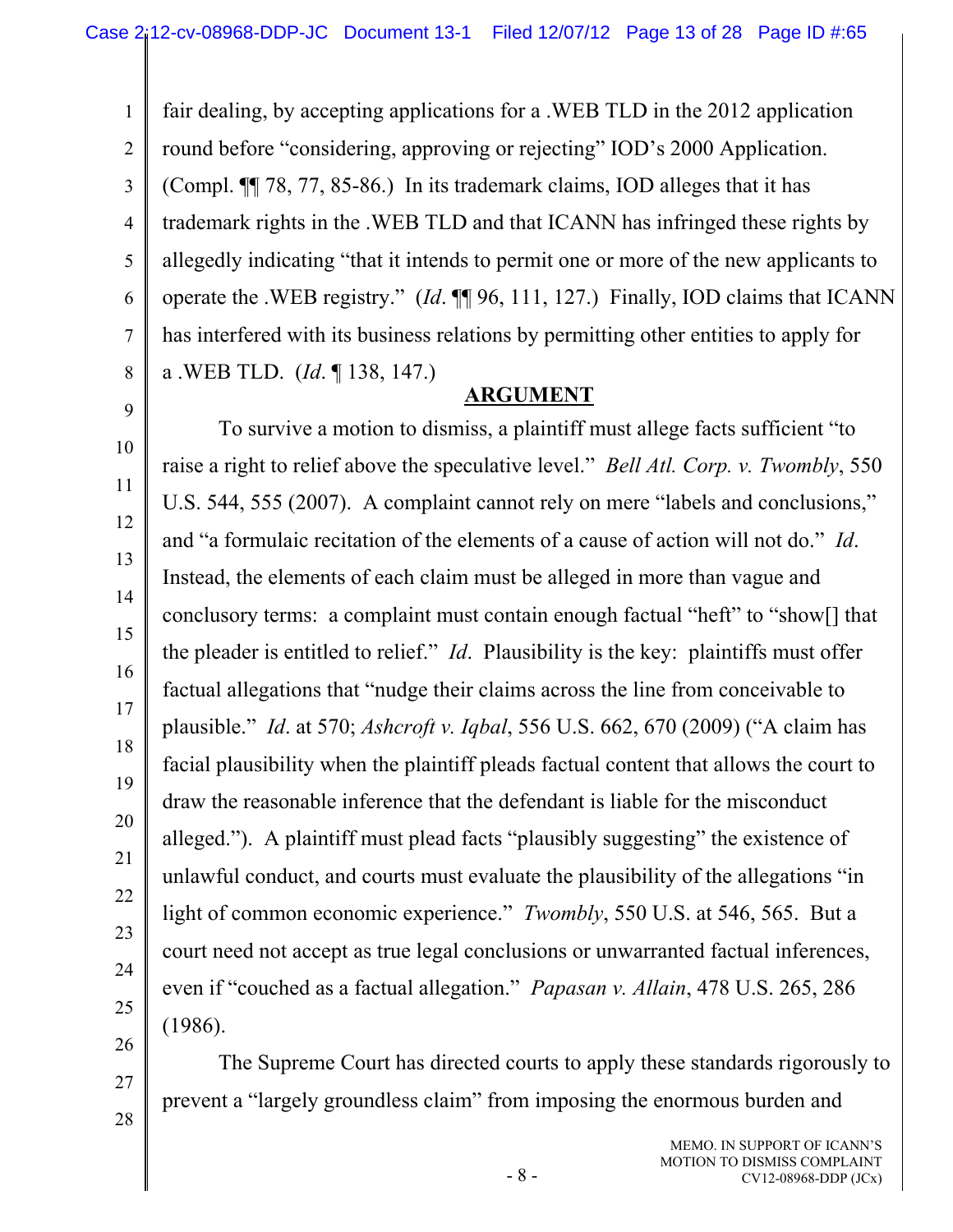1 2 3 4 5 6 expense of discovery on litigants and courts. *Twombly*, 550 U.S. at 557-58. In particular, the Supreme Court has "counsel[ed]" lower courts "against sending the parties into discovery when there is no reasonable likelihood that the plaintiff[] can construct a claim from the events related in the complaint." *Twombly*, 550 U.S. at 558; *Kendall v. Visa U.S.A., Inc.*, 518 F.3d 1042, 1047 (9th Cir. 2008). This admonition is particularly apt here, as set forth below.

7

#### **I. IOD Released ICANN Of All The Claims Asserted In Its Complaint.**

8 9 10 11 12 13 14 15 16 17 IOD's Complaint suffers from a number of pleading deficiencies, but the Court can dismiss the entire Complaint on a single ground: In the very contract IOD seeks to enforce against ICANN – IOD's 2000 Application – IOD explicitly released ICANN of all the claims asserted in the Complaint. Although IOD failed to attach a copy of the agreement to its Complaint, ICANN is entitled to rely upon the actual terms of that contract in this Motion, as established in the concurrently filed Request for Judicial Notice. Not only do the actual terms of the 2000 Application make clear that ICANN is in compliance with its contractual obligations, but they also demonstrate that IOD's Complaint is barred by the contract's release of ICANN, as set forth below.

18 19 20 21 22 23 24 25 26 A written release extinguishes any claim covered by its terms. *Skrbina v. Fleming Cos.*, 45 Cal. App. 4th 1353, 1366 (1996). Further, "a general release can be completely enforceable and act as a complete bar to all claims (known or unknown at the time of the release) despite protestations by one of the parties that he did not intend to release certain types of claims." *San Diego Hospice v. Cnty. of San Diego*, 31 Cal. App. 4th 1048, 1053 (1995) (citing *Winet v. Price*, 4 Cal. App. 4th 1159, 1173 (1992)). And because a release acts as a complete bar to recovery, any claims covered by a release must be dismissed with prejudice. *Grillo v. State of Cal.*, 2006 WL 335340, at \*7-8 (N.D. Cal. Feb. 14, 2006).

27 28 In its 2000 Application, IOD expressly "release[d] and forever discharge[d] ICANN … from any and all claims and liabilities relating in any way to (a) any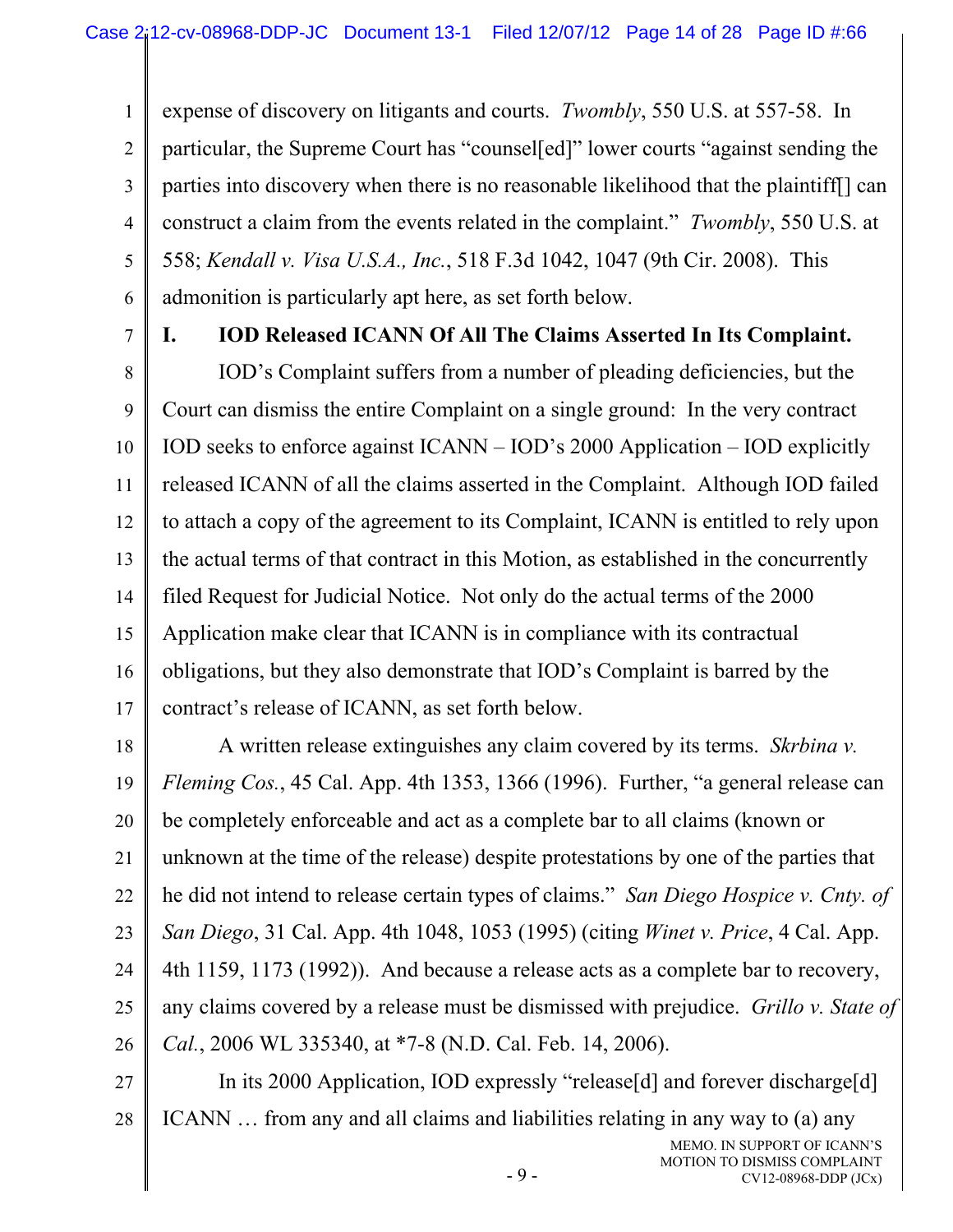1 2 3 4 5 6 7 8 9 10 11 12 13 action or inaction by or on behalf of ICANN in connection with this application or (b) the establishment or failure to establish a new TLD." (RJN, Ex. C  $\P$  B14.2.) The prospective nature of IOD's release was reinforced by its representation that "it has no legally enforceable right ... to the delegation in any particular manner of any top-level domain *that may be established* in the authoritative DNS root." (*Id*. ¶ B12 (emphasis added).) The release and related waiver provisions were a central component of IOD's 2000 Application, comprising a fifth of that document's terms. They state in straightforward language that, in return for ICANN's consideration of its 2000 Application, IOD would not sue ICANN on any claims relating to ICANN's treatment of the 2000 Application or ICANN's establishment or failure to establish a new TLD in the DNS, whenever that may occur. But this is precisely what IOD has done with this lawsuit; IOD asserts claims that it released over a decade ago.

14 15 16 17 18 19 20 21 22 23 24 In its breach of contract claims, IOD alleges that ICANN violated the contract formed by the 2000 Application, as well as the implied covenant of good faith, by accepting applications in the 2012 Round from other entities seeking a .WEB TLD "before considering, approving or rejecting IOD's" 2000 Application. (Compl. ¶¶ 78, 86.) These claims flow directly from ICANN's treatment of IOD's 2000 Application; thus, they fall well within the scope of IOD's release of all claims relating to "any action or inaction by or on behalf of ICANN in connection with [IOD's] application." *(Id.* ¶ B14.2.) IOD's contractual claims are therefore barred by the release. *Nilsson v. City of Mesa*, 503 F.3d 947, 952 (9th Cir. 2007) (applicant waived claims resulting from actions specifically contemplated in application containing release clause).

25 26 27 28 MEMO. IN SUPPORT OF ICANN'S MOTION TO DISMISS COMPLAINT The release in IOD's 2000 Application applies to the remainder of IOD's claims as well. The crux of IOD's Complaint is the allegation that "[a]llowing other entities to file applications for a .WEB TLD, while IOD's [2000] .WEB TLD Application was still pending, is improper, unlawful, and inequitable." (Compl. ¶

CV12-08968-DDP (JCx)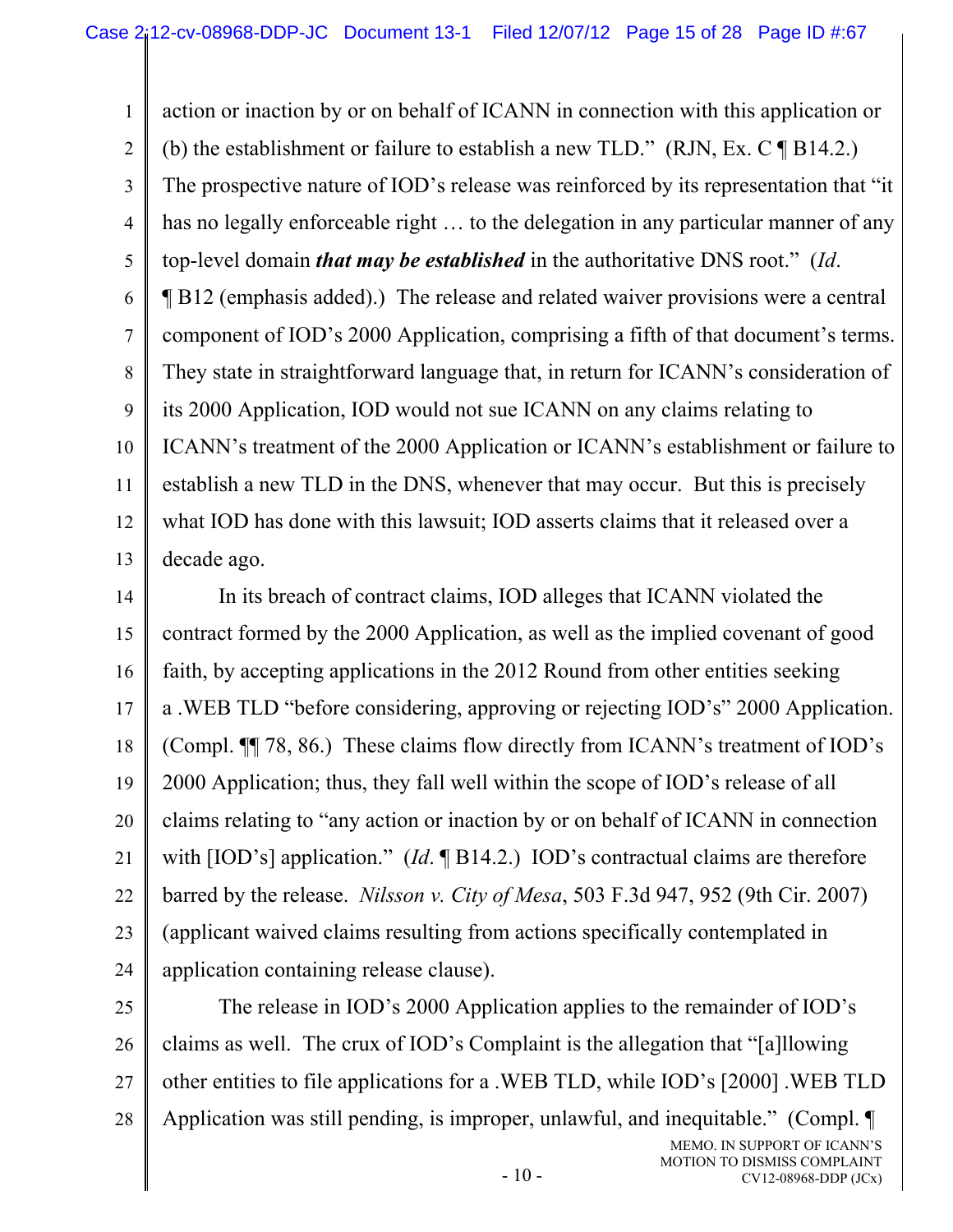1 2 3 4 5 6 7 8 9 10 11 12 13 63.) Likewise, IOD's trademark and interference claims anticipate – and are dependent on – the establishment of a new .WEB TLD in the DNS that would compete and interfere with IOD's alleged .WEB TLD. (*Id*. ¶¶ 64 ("Allowing other entities to file applications for a .WEB TLD, when IOD owns the .WEB mark, is improper, unlawful and inequitable."); 126 ("selecting an applicant other than IOD to run the .WEB registry in the Internet's primary DNS root system controlled by ICANN would infringe the trademark and service mark rights of IOD."); 138 ("ICANN has intentionally and knowingly interfered with IOD's existing customer contracts by permitting other entities to apply for an operate a .WEB registry in the Internet's primary DNS root system controlled by ICANN.").) Because each of these claims is explicitly based on the future establishment of a TLD in the DNS, each falls within the scope of IOD's release of all claims relating to ICANN's "establishment of failure to establish a new TLD." (RJN, Ex. C ¶ B14.2.)

14 15 16 17 18 19 20 21 22 IOD was obviously aware of its potential claims in 2000 when it chose to sign the release. Shortly before IOD submitted its 2000 Application, Judge Kelleher of this Court granted summary judgment dismissing IOD's trademark claims against a registrar named CORE Association that arose from CORE's overlapping registration of .WEB domain names, which is not dissimilar from the claims asserted here. *Image Online Design, Inc. v. Core Ass'n*, 120 F. Supp. 2d 870 (C.D. Cal. 2000). In light of its prior litigation history and the clear terms of the release, IOD cannot now argue that it was unaware of the claims it was releasing in its 2000 Application.

23

28

24 25 In sum, the 2000 Application and its release bar IOD's entire Complaint. And because IOD cannot plead around the release, its Complaint should be dismissed with prejudice. *Grillo*, 2006 WL 335340, at \*7-8.

- 26 27 **II. IOD Has Not Alleged Facts Plausibly Suggesting That ICANN Has Breached Any Terms Of The 2000 Application.** 
	- To state a breach of contract claim, a plaintiff must allege a contract,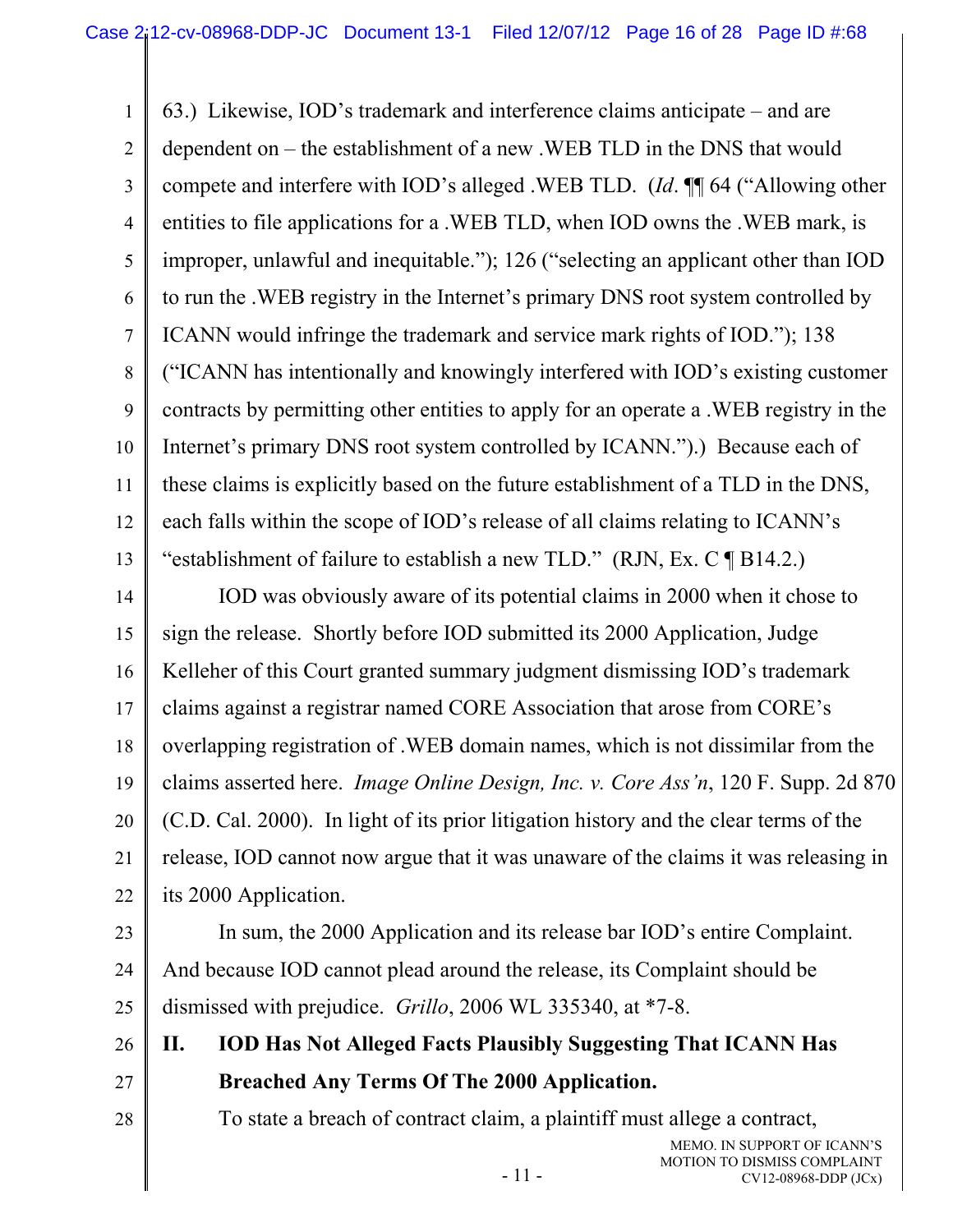1 2 3 4 5 6 7 8 9 10 11 plaintiff's performance, defendant's breach of the contract, and plaintiff's damage therefrom. *McDonald v. John P. Scripps Newspaper*, 210 Cal. App. 3d 100, 104 (1989). When reviewing breach of contract claims, courts "must determine whether the alleged agreement is 'reasonably susceptible' to the meaning ascribed to it in the complaint." *Klein v. Chevron U.S.A., Inc.*, 202 Cal. App. 4th 1342, 1384 (2012). Here, IOD alleges that ICANN breached the terms of the 2000 Application by accepting applications for a .WEB TLD in the 2012 Round before acting on IOD's 2000 Application. (Compl. ¶¶ 77-78; 85-86.) The fundamental deficiency with these claims – beyond the fact that they are barred by the release – is that IOD fails to identify any contractual terms requiring ICANN to do anything beyond what ICANN did with respect to IOD's application.

12 13 14 15 16 The terms and conditions allegedly forming the agreement between ICANN and IOD are set forth in the documents comprising the 2000 Application. In light of these terms, IOD's assertion that ICANN improperly accepted applications for a .WEB TLD "before considering, approving or rejecting" IOD's 2000 Application must fail. (*Id*. ¶ 78.)

17 18 19 20 21 22 23 24 First, IOD alleges no facts supporting its claim that ICANN failed to "consider" IOD's Application. To the contrary, the Reconsideration Report that IOD specifically identifies in its Complaint makes clear that ICANN thoroughly vetted and considered all applications, including IOD's. (RJN, Ex. H p. 3.) The Reconsideration Report also detailed some of the reasons why ICANN did not select IOD's 2000 Application. (*Id*. p. 3-5.) Thus, IOD's claim that ICANN breached the alleged contract by failing to consider IOD's 2000 Application is baseless.

25 26 27 28 MEMO. IN SUPPORT OF ICANN'S Second, the 2000 Application contains no term or promise requiring ICANN to "approve" IOD's 2000 Application. To the contrary, in the 2000 Application, IOD agreed that it had "no legally enforceable right to *acceptance or any other treatment* of this application or to the delegation in any particular manner of any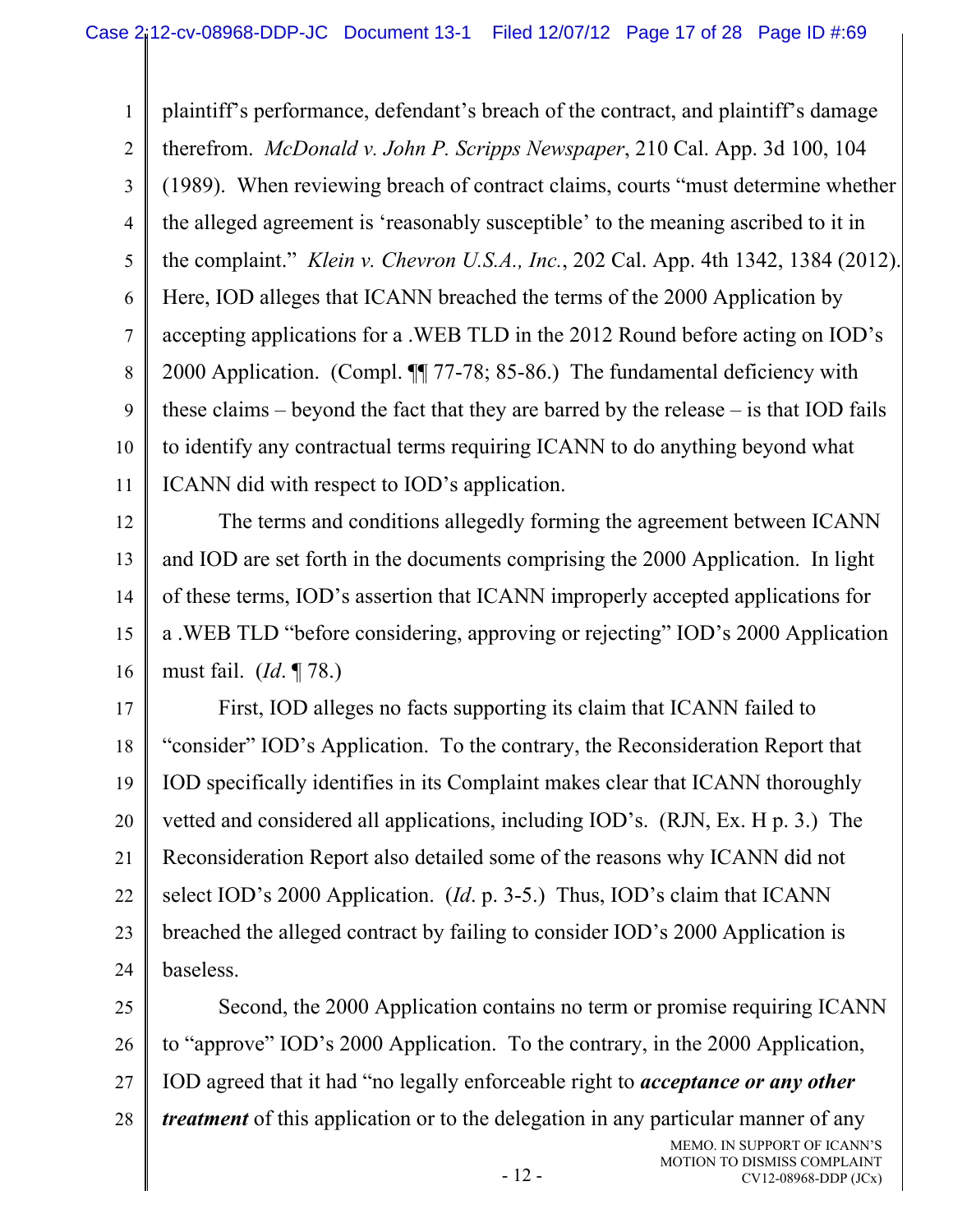1 2 3 4 5 6 top-level domain that may be established in the authoritative DNS root." (RJN, Ex. C ¶ B12 (emphasis added); *see also id*. ¶ B6 ("there is no understanding, assurance, or agreement that this application will be selected for negotiations toward entry of an agreement with a registry operator").) Thus, IOD's claim that ICANN breached the alleged contract by failing to approve IOD's 2000 Application is fundamentally flawed.

7 8 9 10 11 12 13 14 15 16 17 18 19 20 21 Third, the 2000 Application contains no term or promise requiring ICANN to formally "reject" IOD's 2000 Application. Quite the opposite, the instructions incorporated by reference into the 2000 Application (*id*. ¶ B3.2), state only that ICANN would "evaluat[e] all of the applications received" and, in mid-November 2000, "announce *its selection of applications* for negotiations toward agreements" with any applicants it approved. (RJN, Ex. E, ¶¶ I35, I38 (emphasis added); *id*., Ex. F ¶ 4 ("After approval by the Board, ICANN to announce selections for negotiations toward entry of agreements with registry sponsors and operators.").) Moreover, IOD agreed in its 2000 Application that it had "no legally enforceable right" to any particular treatment of its application. (RJN, Ex. C  $\P$  B12.) Put another way, there was no promise that ICANN would do anything other than announce the TLDs it selected for approval, which is exactly what ICANN did. (Compl. ¶ 46.) Thus, IOD's claim that ICANN breached the alleged contract by failing to formally reject IOD's 2000 Application is belied by the actual terms of the 2000 Application.

22 23 24 25 26 27 28 MEMO. IN SUPPORT OF ICANN'S Fourth, the 2000 Application contains no term or promise prohibiting ICANN from accepting applications from other entities seeking a .WEB TLD in later rounds (or even the same 2000 round). Indeed, the explanatory documents incorporated in the 2000 Application make clear the possibility that there may be multiple requests for the same TLD and that ICANN would in fact consider competing requests for the same TLD. (RJN, Ex. G, FAQ #4, FAQ #22.) Moreover, as set forth above, IOD expressly represented in its 2000 Application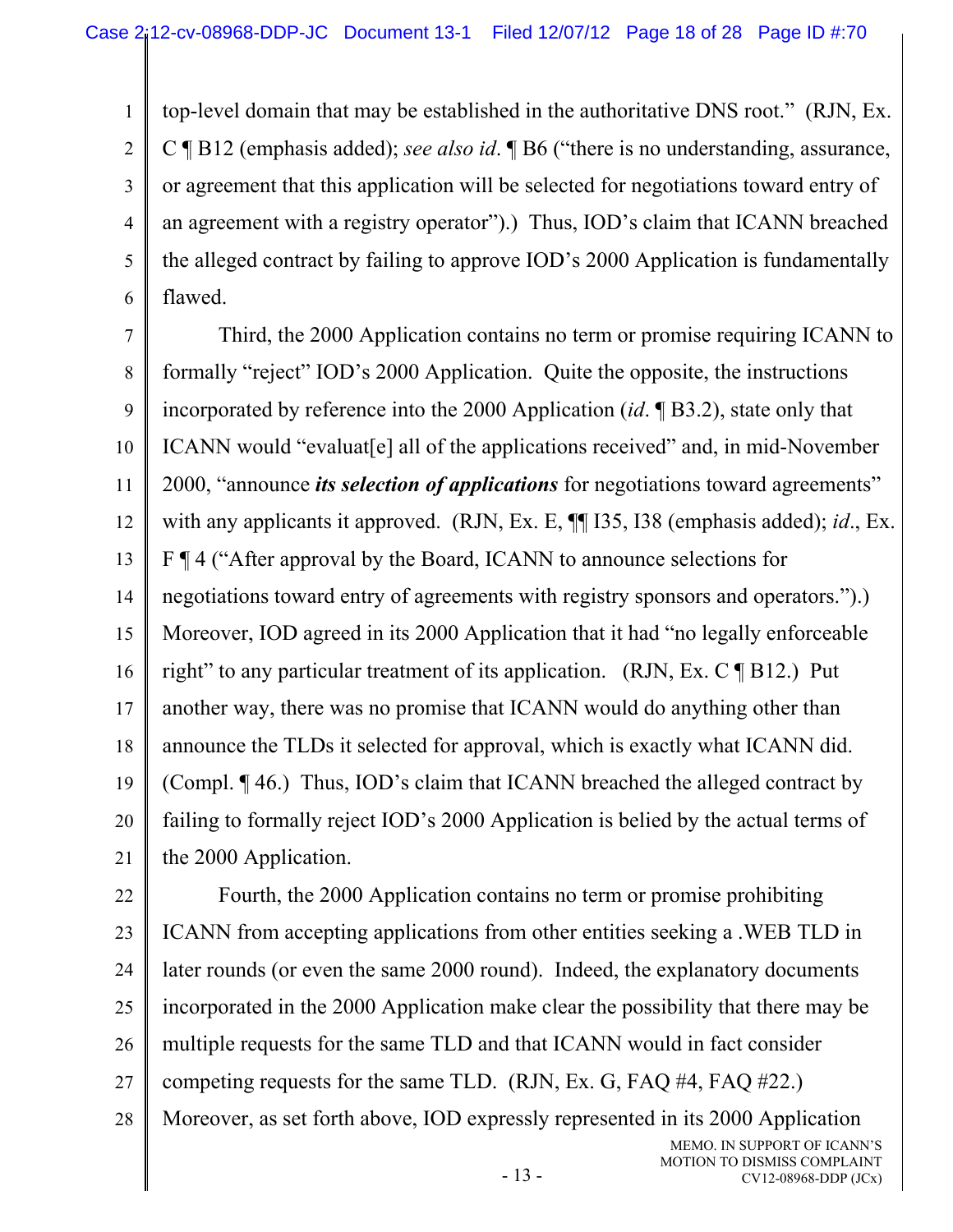1 2 3 that it had "no legally enforceable rights" in the .WEB TLD. (RJN, Ex.  $C \P B12$ .) Thus, IOD's claim that ICANN breached the alleged contract by accepting applications for a .WEB TLD in the 2012 Application Round also fails.

4 5 6 7 8 9 10 11 12 13 14 15 16 17 18 19 Finally, the 2000 Application contains no term or promise requiring ICANN to consider IOD's 2000 Application every time ICANN decides to re-open applications for new TLDs. In fact, the FAQs incorporated in the 2000 Application clearly state that applicants seeking reconsideration in later rounds would "require submission of new application materials" due to likely revisions in the programs for later rounds. (*Id*. FAQ #54.) The Reconsideration Report echoes the notion that those applicants not selected in 2000 would have the "*option*" of re-applying in later rounds. (RJN, Ex. H p. 3.) And the 2012 Application Round Guidebook, specifically referenced in IOD's Complaint, makes clear that applicants from the 2000 round could reapply in the 2012 Application Round and receive an \$86,000 reduction in the application fee. But the guidebook (and common sense) makes clear that applicants from previous rounds would have to *reapply* in order to have their applications considered. (Compl. ¶¶ 54, 57.) IOD choose not to reapply, for whatever reason. Thus, IOD's claim that ICANN breached the alleged contract by failing to consider IOD's 2000 Application in the 2012 Application Round is just as deficient as IOD's other purported contract claims.

20 21 22 23 24 25 26 In short, not only did the parties fail to agree to the terms that IOD alleges ICANN breached, the documents constituting the alleged agreement include terms that directly contradict those alleged by IOD. IOD's inability to identify any express contractual terms that allegedly have been breached is fatal to its breach of contract claim. *Stockton Dry Goods Co. v. Girsh*, 36 Cal. 2d 677, 680 (1951) ("The question of what is to be included in the contract is for the parties, not the court, to determine.").

27 28 For the same reasons, IOD's claim for breach of the implied covenant of good faith and fair dealing lacks merit. The terms of the application process were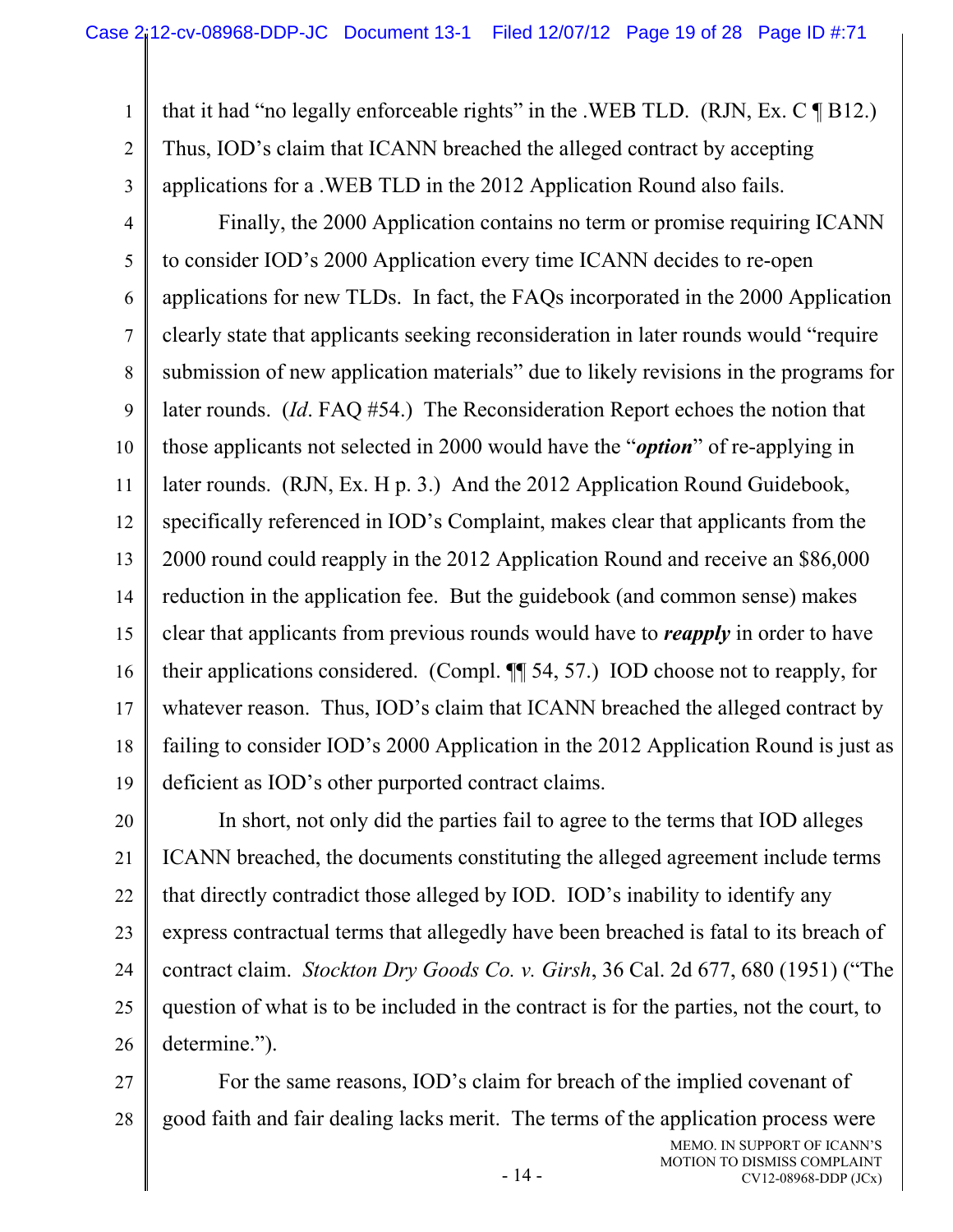expressly stated in IOD's 2000 Application and the documents that IOD represented it reviewed before submitting that application – IOD had no right to any

2 3 4 5 6 7 8 particular TLD, its application was not guaranteed acceptance, and no particular treatment of the application was promised. In submitting its 2000 Application, IOD agreed to those terms. IOD cannot plausibly allege that ICANN acted unfairly or in bad faith in adhering to terms of the 2000 Application. *Walnut Creek Pipe Distrib. v. Gates Rubber Co. Sales Div.*, 228 Cal. App. 2d 810, 817 (1964) (breach of the implied covenant requires a finding of defendant's bad faith or unfairness).

9 10

1

# **III. IOD Has Not Alleged Facts Plausibly Suggesting That ICANN Has Engaged In Trademark Infringement.**

11 12 13 14 15 16 17 18 19 20 In its Third, Fourth, and Fifth Causes of Action, IOD claims that ICANN's acceptance of applications from other entities to operate a .WEB TLD, combined with ICANN statements that it "intends to permit one or more of the new applicants to operate the '.WEB' registry in the Internet's primary DNS root system controlled by ICANN" constitutes both direct and contributory trademark infringement. (Compl. ¶¶ 95-97; 109-12; and 126-28). But as IOD's Complaint concedes, ICANN has not yet approved any new TLDs for introduction into the DNS or use in commerce, meaning that IOD's trademark claims are not ripe for adjudication. In addition, IOD has not alleged any facts plausibly suggesting that ICANN has used (or is about to use) a mark in commerce that infringes IOD's alleged .WEB

21 22 23 24 mark. Nor has IOD alleged sufficient facts to show that it has any protectable trademark rights ICANN could infringe, either directly or indirectly, in the *generic* .WEB TLD. Indeed, this Court has already rejected IOD's claim on exactly this issue.

25

# **A. IOD's purported trademark claims are not ripe for adjudication.**

26 27 28 Under Article III of the Constitution, the party invoking federal jurisdiction must establish the existence of an actual case or controversy. *Gov't Emps. Ins. Co. v. Dizol*, 133 F.3d 1220, 1228 (9th Cir. 1998). In trademark infringement matters,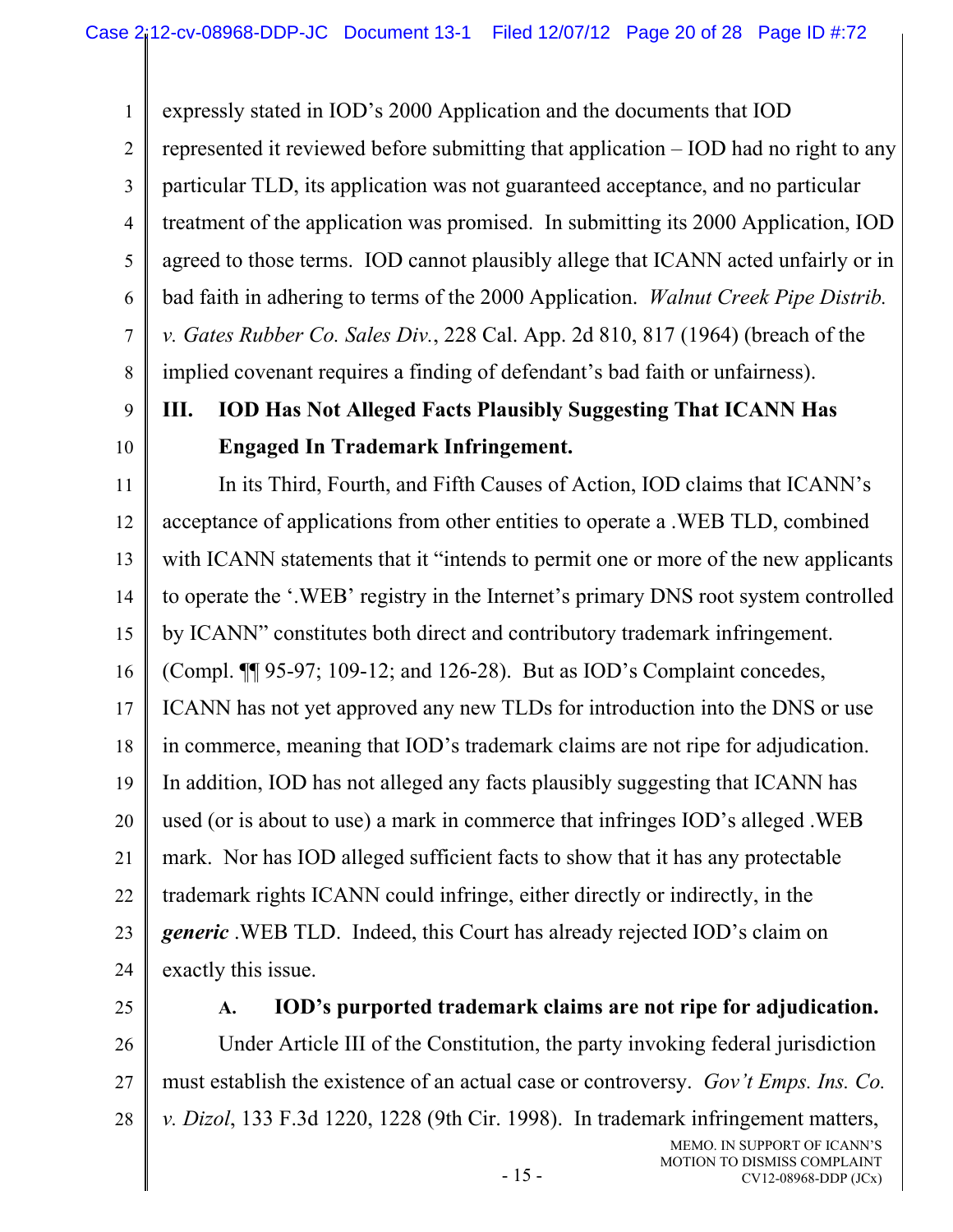1 2 3 4 5 6 7 8 9 10 the Ninth Circuit has held that a party engages in activity that could constitute infringement when the party manifests "specific acts of alleged infringement or an immediate capability and intent to produce an allegedly infringing item." *Sweedlow, Inc. v. Rohm & Haas Co.*, 455 F.2d 884, 886 (9th Cir. 1972). Claims that rest upon "'contingent future events that may not occur as anticipated, or indeed may not occur at all" are insufficient to meet Article III's justiciability requirement. *Bova v. City of Medford*, 564 F.3d 1093, 1096 (9th Cir. 2009) (quoting *Texas v. United States*, 523 U.S. 296, 300 (1998)). Here, IOD seeks an advisory opinion about what the law would be upon a hypothetical infringement of its alleged .WEB trademark.<sup>1</sup>

11 12 13 14 15 16 17 18 19 20 21 22 IOD's Complaint contains no allegations of past or present infringement or "an immediate capability and intent" to infringe in IOD's alleged .WEB mark. *Sweedlow*, 455 F.2d at 886. To be clear, ICANN's mere acceptance of applications for a .WEB TLD is not a present or past act of infringement because there has been no "use in commerce" of the alleged mark by anyone, an essential element of a trademark infringement claim. *Rosenfeld v. Twentieth Century Fox Film*, 2008 WL 4381375 (C.D. Cal. Sept. 25, 2008); 15 U.S.C. §§ 1114(1)(a); 1125(a)(1)(A). The Lanham Act states that "a mark shall be deemed to be in use in commerce . . . when it is used or displayed in the sale or advertising of the services and the services are rendered in commerce." 15 U.S.C. § 1127. ICANN's acceptance of applications from third parties to operate a .WEB TLD is a far cry from ICANN using the alleged .WEB mark in the "sale or advertising" of services.

23

24

25

Moreover, the notion that ICANN might approve .WEB as a new TLD at some future point is, at this time, speculative. (Compl. ¶ 126, 130-31). And assuming ICANN does grant someone other than IOD the right to use .WEB as a

26

27

28

<sup>&</sup>lt;u>1</u> <sup>1</sup> This portion of ICANN's Motion to Dismiss is brought under Rule  $12(b)(1)$  of the Federal Rules of Civil Procedure for a lack of subject matter jurisdiction.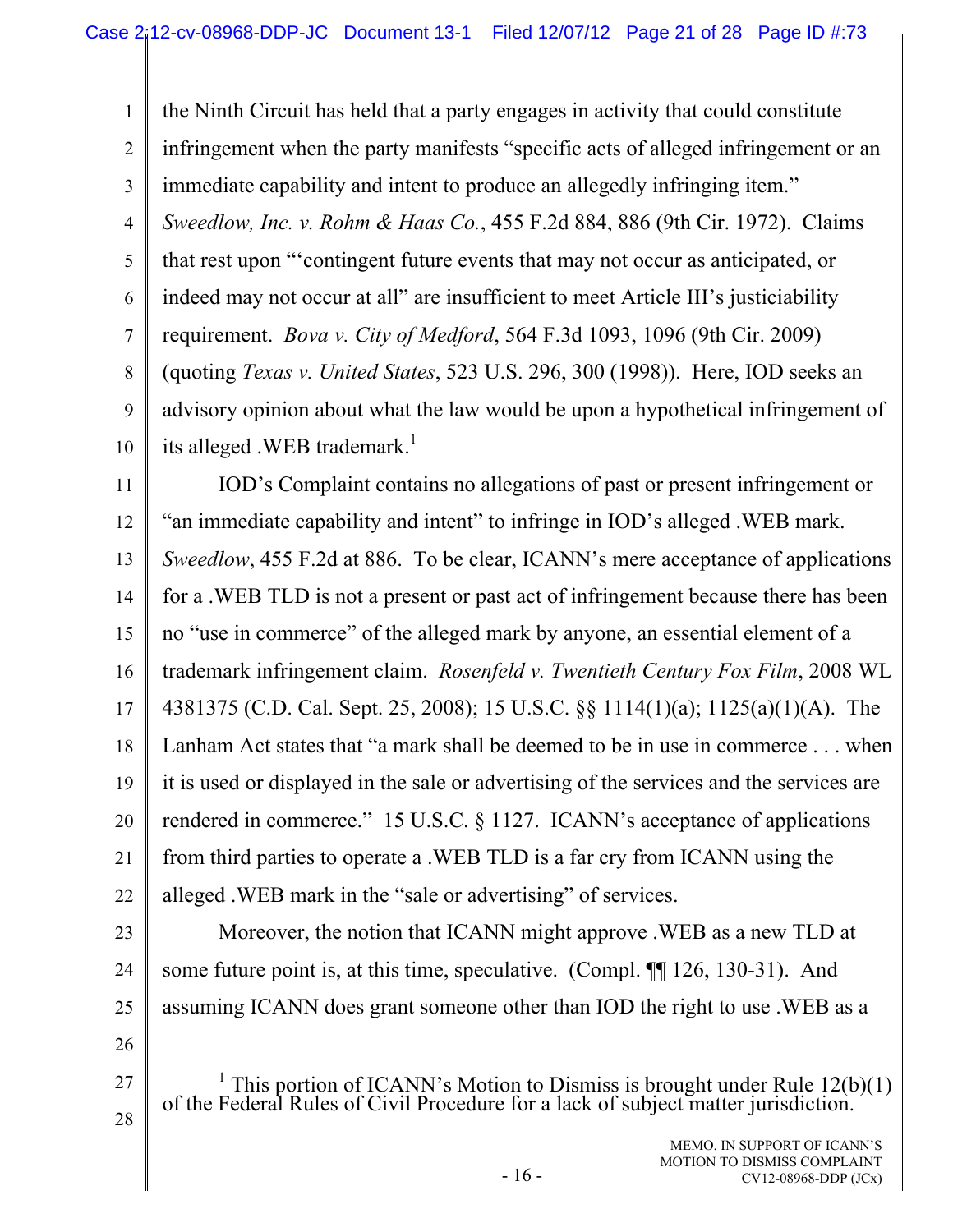TLD, the questions of whether the .WEB TLD will be used by the registry operator for registry services that are confusingly similar to IOD's services and whether IOD will be able to establish trademark rights superior to that registry operator, call for pure conjecture. In short, no present act of infringement has been pled, and no defined threat of infringement has been pled. All that has been alleged is remote speculation about what might happen. This is not enough to meet the justiciability requirement set forth in Article III.

8 9 10 11 12 13 14 15 16 17 18 19 An analogous Ninth Circuit decision dictates dismissal of IOD's claims. In *Sweedlow*, a patent holder brought an infringement action seeking a judgment that the defendant's plastic manufacturing plant, which was still under construction, would infringe upon the plaintiff's patents when placed in operation. 455 F.2d at 885. The Ninth Circuit affirmed the district court's finding that the plaintiff improperly sought an advisory opinion "that if and when defendant completes the plant now under construction, assuming there are no material changes in the intervening period, the present acts not only threaten, but in fact constitute an infringement of plaintiff's patents." *Id*. In other words, the Ninth Circuit found that because the plant was still under construction – and the details of a future, possible infringement were unclear – there was no "actual or imminent infringement." *Id*. 886.

20

1

2

3

4

5

6

7

# **B. IOD fails to state a claim under 15 U.S.C. § 1114(1).**

21 22 23 24 25 26 27 28 To state a claim for trademark infringement, a plaintiff must show that: (1) it has a valid, protectable trademark; (2) the defendant used an infringing mark in commerce; and (3) the infringing mark is likely to cause consumer confusion. *Brookfield Commc'ns, Inc. v. West Coast Entm't Corp.*, 174 F.3d 1036, 1047 (9th Cir. 1999). "Trademarks represent a 'limited property right in a particular word, phrase, or symbol.'" *Image Online Design, Inc. v. Core Ass'n*, 120 F. Supp. 2d 870, 875 (C.D. Cal. 2000) (quoting *New Kids on the Block v. News America Publ'g, Inc.*, 971 F.2d 302, 306 (9th Cir. 1992)). "If the court determines as a matter of law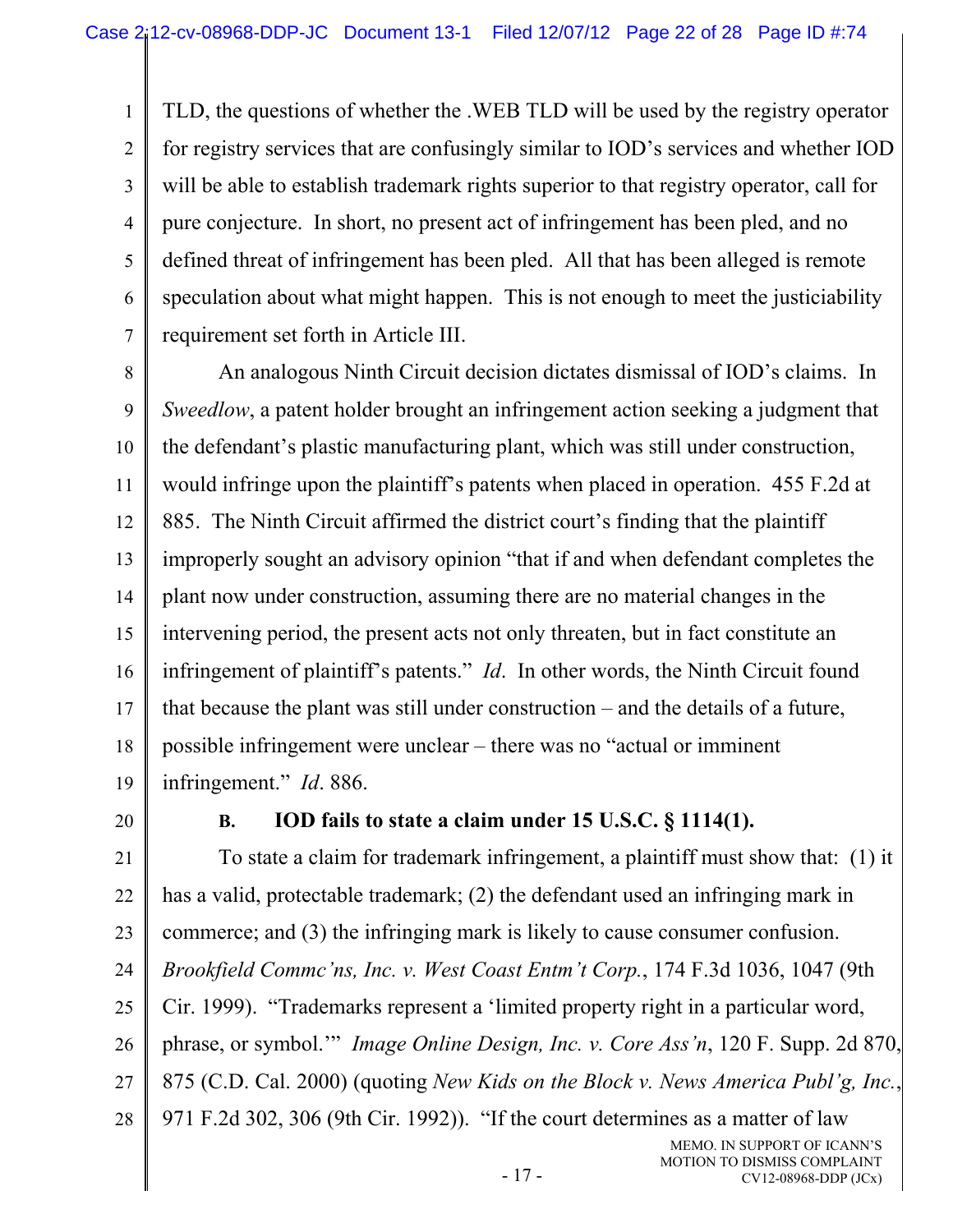from the pleadings that the goods [and/or services offered by the parties] are unrelated and confusion is unlikely, the complaint should be dismissed." *Murray v. Cable Nat'l Broadcasting Co.*, 86 F.3d 858, 860 (9th Cir. 1996).

4 5 6 7 8 9 10 11 12 13 14 15 16 In this case, it is evident from the pleadings that confusion is unlikely and that IOD's Section 1114 trademark infringement claim should be dismissed because the goods and services covered by IOD's .WEB registration are not related to the so-called services rendered by ICANN. While IOD alleges that it owns a federal registration t for the .WEB mark, Registration No. 3,177,334, IOD does not identify what the registration actually covers, for good reason: IOD's registration for the .WEB mark covers "mouse pads," "CD holders," "fanny packs," "backpacks," "thermal insulator containers for food or beverages," "cups," "mugs," "beverage can insulting sleeves," and "online retail store services featuring computer accessories." (RJN, Ex. I.) Accordingly, as registered, the mark has nothing to do with any of the services ICANN allegedly supplies, and the Complaint does not include any allegations that ICANN is using the mark .WEB in connection with any of the goods or services that actually are covered by IOD's registration.

17 18 19 20 21 22 In fact, coordinating the Internet's DNS and accepting applications for new TLDs are totally unrelated to the goods and services for which IOD's mark is registered. Because the parties' goods and services are not related, there can be no confusion. Thus, there is no infringement as a matter of law. *AMF v. Sleekcraft Boats*, 599 F.2d 341, 348 (9th Cir. 1979). Accordingly, IOD has failed to allege any facts plausibly supporting its Third Cause of Action for trademark infringement.

23

1

2

3

# **C. IOD fails to state a claim under 15 U.S.C. § 1125(a).**

24 25 26 27 28 In its Fourth Cause of Action, IOD alleges that it has common law trademark rights in the .WEB TLD for "telecommunications services, namely, Internet registry services." (Compl. 1929.) IOD also alleges that ICANN's acceptance of seven applications for a .WEB TLDs, and purported statements that ICANN intends to approve one of the applications, constitutes trademark infringement under 15 U.S.C.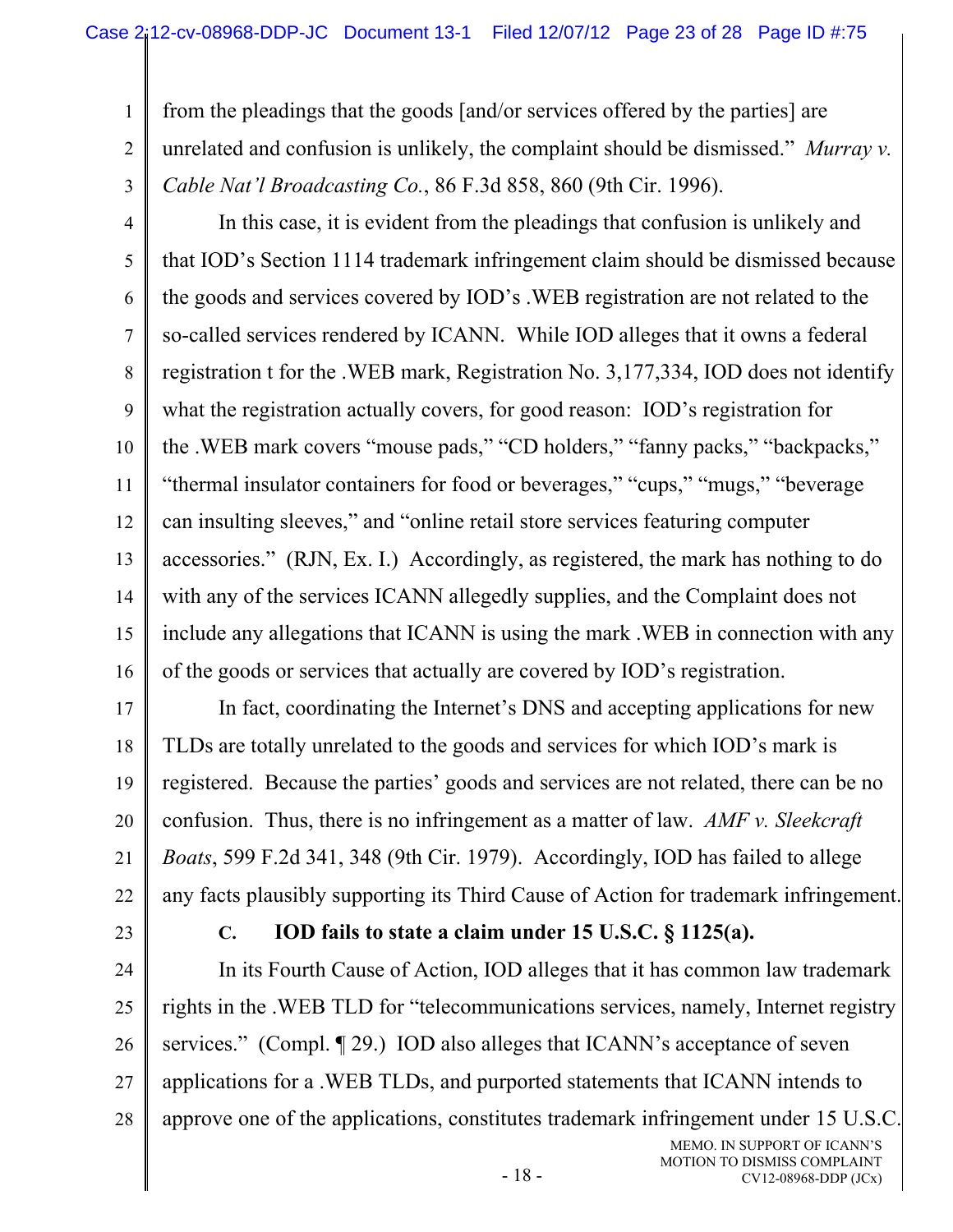1 2 3 § 1125(a). (Compl. ¶¶ 109-12.) This claim fails as a matter of law because IOD does not allege any facts plausibly suggesting that the .WEB TLD is anything other than a *generic* TLD that is not entitled to trademark protection.

4 5 6 7 8 9 10 11 12 A generic term can never serve as a trademark because, by definition, it is not inherently distinctive. *Kendall-Jackson Winery v. E. & J. Gallo Winery*, 150 F.3d 1042, 1047 (9th Cir. 1998). Generic TLDs are, by their very name, generic. As one of the foremost experts on trademark law has stated, a generic TLD is to Internet domain names what a corporate identifier – such as "Inc." or "LLC" – is to a company name. *See* McCarthy on Trademarks & Unfair Competition, § 7:17.50 (4th ed.). Thus, the Ninth Circuit has found that the source identifying nature of an Internet domain name, if any, lies in the characters that precede the TLD, and not the TLD itself. *Brookfield Commc'ns*, 174 F.3d at 1055.

13 14 15 16 17 18 19 20 21 Additionally, as IOD concedes in its Complaint, the United States Patent and Trademark Office ("PTO") has refused to recognize TLDs as worthy of trademark protection. (Compl. ¶ 36). For example, the Trademark Manual of Examining Procedure ("TMEP") expressly instructs the PTO's Examining Attorneys to refuse registration of a mark "composed solely of a TLD for 'domain name registry services' (e.g., the services of registering .com domain names)." TMEP § 1215.02(d). The reason for this mandate is simple: "TLDs generally serve no source identifying function and, thus, are not trademarks." *In re Oppedahl & Larson LLP*, 373 F.3d 1171, 1174 (Fed. Cir. 2004).

22 23 24 25 26 27 28 Most importantly, this Court has already decided that IOD's alleged .WEB TLD enjoys no trademark protection. In *Image Online Design, Inc. v. Core Association*, Judge Kelleher held that IOD's alleged mark .WEB is not a valid trademark because it does not function as a trademark and, furthermore, that .WEB is generic in connection with domain name registry services. 120 F. Supp. 2d at 875-80. Judge Kelleher ruled that .WEB does not indicate source to a potential domain name registrant, nor does it indicate source to a potential web site visitor.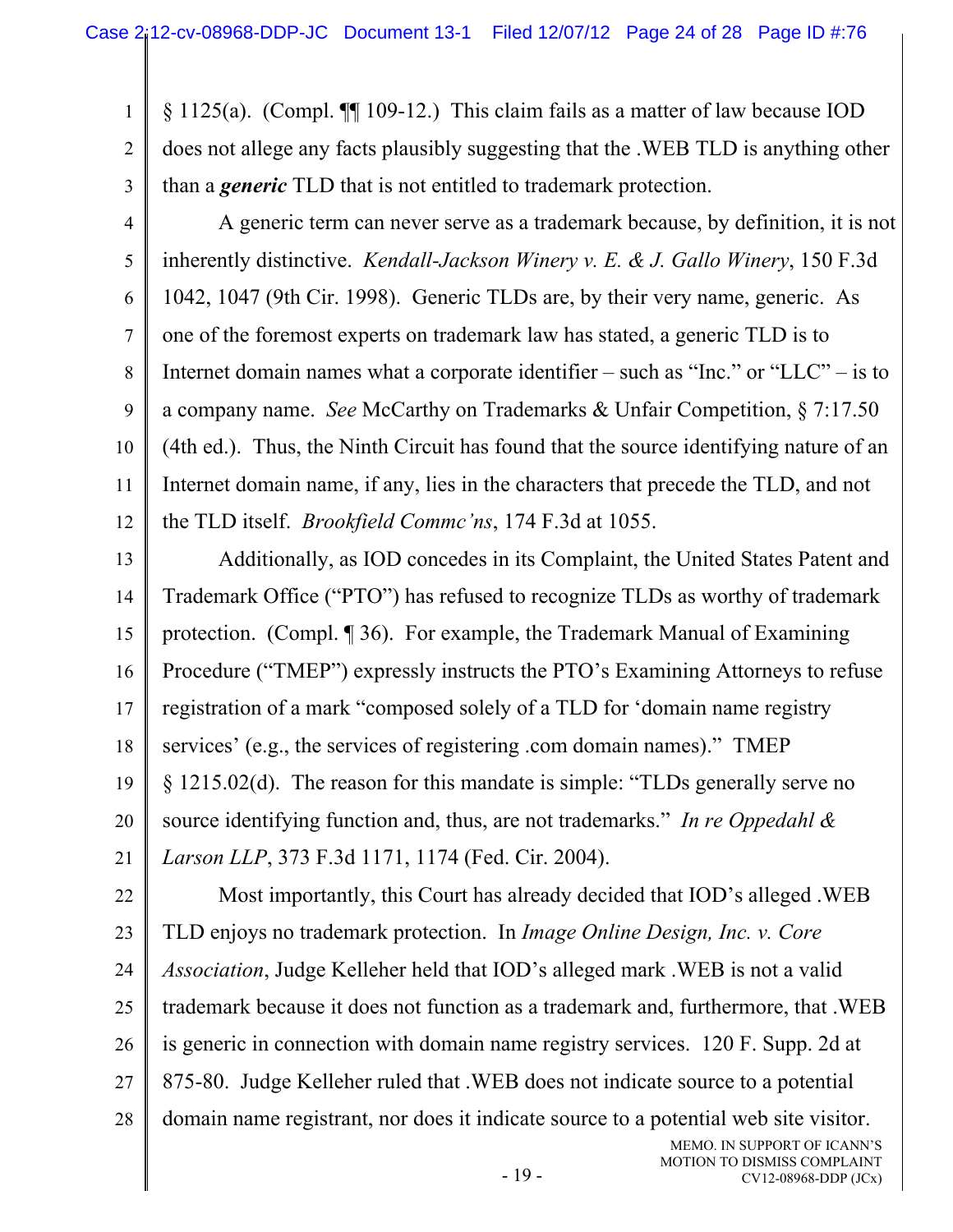*Id*. at 876-77. In other words, there is no source indicating aspect to .WEB in the eyes of the relevant public. Rather, .WEB indicates a type of website. *Id*. at 878-79. Indeed, as relates to registry services, this Court found that .WEB represents "a genus of a type of website" and "would commonly be understood as a website related to the World Wide Web." *Id*. at 879-80.

6

1

2

3

4

5

7 8 9 10 11 12 13 14 15 16 IOD has failed to allege any facts plausibly suggesting that its .WEB TLD is *now* worthy of trademark protection notwithstanding this Court's prior holding that it is not. Nor does IOD offer any factual allegations suggesting that the .WEB TLD is somehow different from all of the other TLD trademark claims rejected by the courts and the PTO. Put simply, and as this Court previously found, IOD "cannot unilaterally confer upon itself valid trademark rights simply by asserting them." *Image Online*, 120 F. Supp. 2d at 876. IOD's "intent, hope, or expectation" that its TLD serves as a mark is irrelevant and insufficient to establish trademark protection for a TLD. TMEP § 1215.02(a) (citing *In re Standard Oil*, 275 F.2d 945, 947 (C.C.P.A. 1960)). Thus, IOD's Fourth claim for relief should be dismissed for failure to allege any facts plausibly supporting this claim.<sup>2</sup>

17

### **D. IOD fails to state a claim for contributory infringement.**

18 19 20 21 22 23 24 To be liable for contributory trademark infringement, a defendant must have "(1) 'intentionally induced' the primary infringer to infringe" or "(2) continued to supply an infringing product to an infringer with knowledge that the infringer is mislabeling the particular product supplied." *Perfect 10, Inc. v. Visa Int'l Serv.*, *Ass'n.*, 494 F.3d 788, 807 (9th Cir. 2007) (quoting *Inwood Labs., Inc. v. Ives Labs., Inc.*, 456 U.S. 844, 855 (1982)). "When the alleged direct infringer supplies a service rather than a product, under the second prong of this test, the court must

25

26

27

28

 2 <sup>2</sup> Even if IOD were able to establish common law rights in the .WEB TLD, IOD's trademark infringement claims would still fail because IOD has not alleged that ICANN has **used** the mark. It has not done so because it cann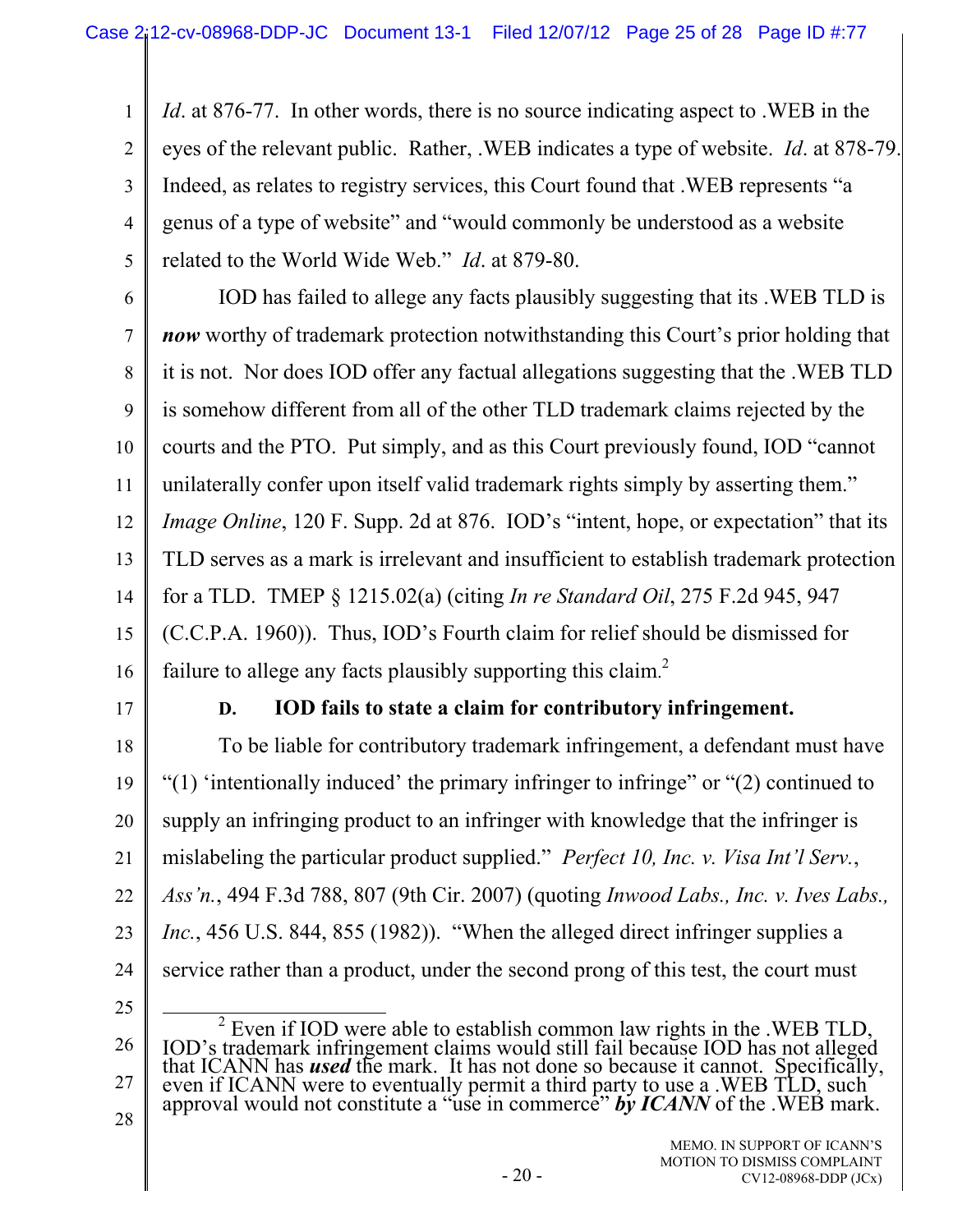consider the extent of control exercised by the defendant over the third party's means of infringement." *Id*. (internal quotation marks omitted).

IOD's claim of contributory infringement in its Fifth Cause of Action fails for the same reasons that its other trademark claims fail. IOD's Complaint does not set forth any plausible claims for direct trademark infringement by ICANN (as discussed above) or anyone else. Without a plausible claim for direct infringement, there can be no contributory trademark infringement. Accordingly, IOD's contributory infringement claim should be dismissed.

9 10

1

2

3

4

5

6

7

8

# **IV. IOD Has Not Alleged Facts Plausibly Suggesting That ICANN Has Intentionally Interfered With IOD's Business Interests.**

11 12 13 14 15 16 17 18 19 20 To state a claim for intentional interference with contract, a plaintiff must plead facts demonstrating: "(1) a valid contract between plaintiff and a third party; (2) defendant's knowledge of the contract; (3) defendant's intentional acts designed to induce breach or disruption of the contract; (4) actual breach or disruption; and (5) resulting damage." *Family Home & Fin. Ctr., Inc. v. Fed. Home Loan Mortg. Corp.*, 525 F.3d 822, 825-26 (9th Cir. 2008) (dismissing interference claim where the plaintiff failed to establish that the defendant's "action was designed to accomplish interference.") The essence of the claim is the existence of a legally binding contract that was breached or disrupted by the defendant's intentional act. *Beck v. Am. Health Grp., Int'l, Inc.*, 211 Cal. App. 3d 1555, 1566-67 (1989).

21 22 23 24 25 26 27 28 MEMO. IN SUPPORT OF ICANN'S In its Sixth Cause of Action, IOD asserts that ICANN has interfered with IOD's customer contracts "by permitting other entities to apply and operate a .WEB registry in the Internet's primary DNS root system controlled by ICANN." (Compl. ¶ 138.) This conclusory claim, however, fails because IOD has not alleged any *facts* identifying: (i) the relevant contracts; (ii) an actual disruption of these contracts; (iii) ICANN acts "designed to induce breach" of these contracts; or (iv) the resulting damage to IOD. *Semi-Materials Co., Ltd. v. SunPods, Inc.*, 2012 U.S. Dist. LEXIS 128584, \*17 (N.D. Cal. Sept. 10, 2012) (dismissing interference

MOTION TO DISMISS COMPLAINT

CV12-08968-DDP (JCx)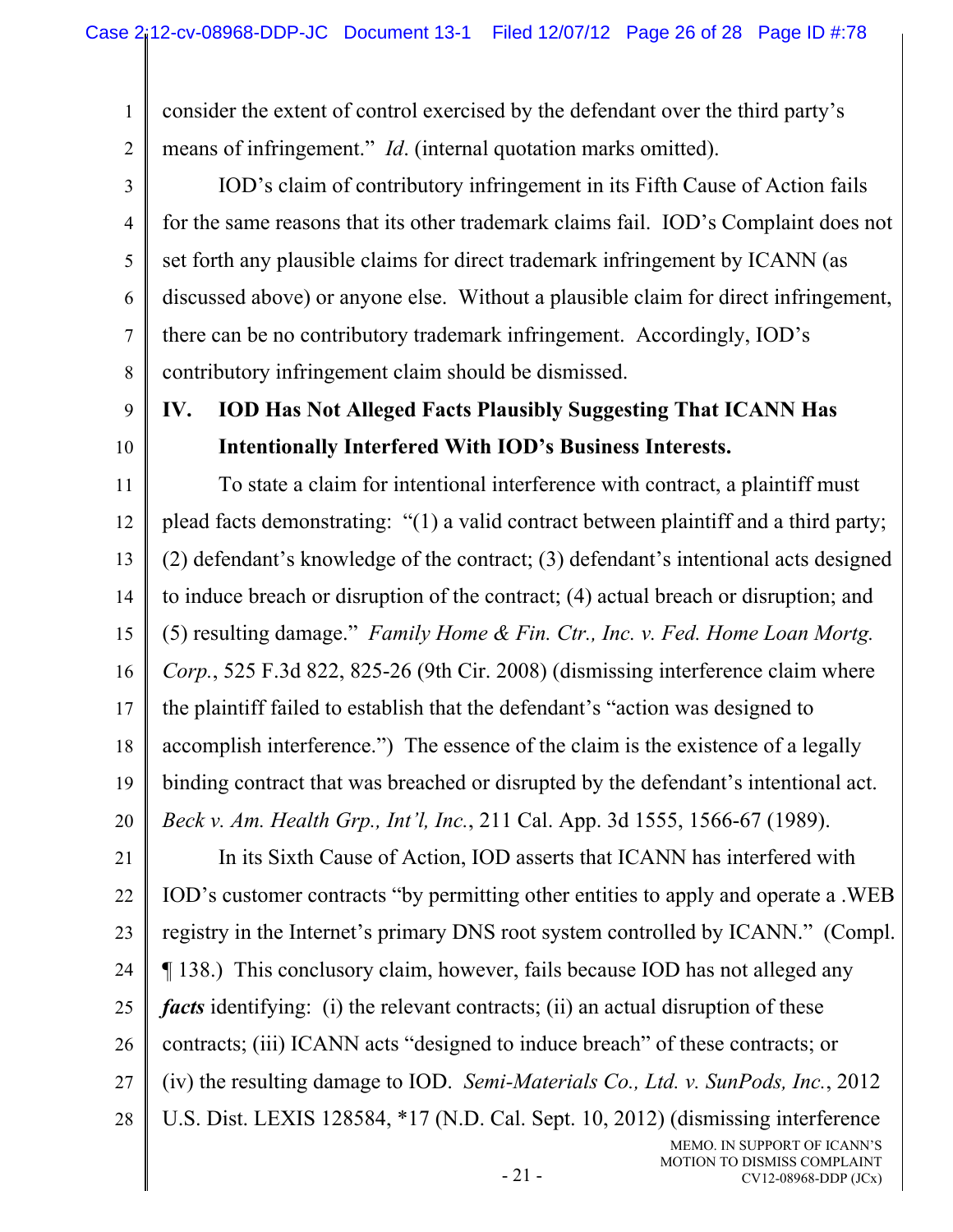1 2 3 4 5 6 7 8 9 10 11 12 claim because the plaintiff "has not identified any of Defendants' intentional acts designed to induce a breach, actual disruption of the contractual relationship, or damages."); *Michaluk v. Vohra Health Servs., P.A.*, 2012 U.S. Dist. LEXIS 129454, \*19-21 (E.D. Cal. Sept. 10, 2012) (same); *PNY Techs., Inc. v. SanDisk Corp.*, 2012 U.S. Dist. LEXIS 55965, \*45-46 (N.D. Cal. Apr. 20, 2012) (same). In addition, ICANN has not yet approved any new TLDs, much less a .WEB TLD; thus IOD cannot allege any the facts necessary to support its interference claim. Nor has IOD explained how the mere acceptance of applications to operate TLDs linked to the DNS has actually caused IOD to breach contracts with its customers in its alternative internet. *Haag v. Countrywide Bank, F.S.B.*, 2012 U.S. Dist. LEXIS 69592, \*15 (D. Nev. May 18, 2012) (dismissing interference claim where actual disruption "was not plausible").

13 14 15 16 17 18 19 20 21 22 23 24 IOD's Seventh Cause of Action for intentional interference with prospective economic advantage is likewise deficient. (Compl. ¶¶ 144-152.) To state such a claim, a plaintiff must plead facts demonstrating: "(1) an economic relationship between the plaintiff and some third party, with the probability of future economic benefit to the plaintiff; (2) the defendant's knowledge of the relationship; (3) intentional acts on the part of the defendant designed to disrupt the relationship; (4) actual disruption of the relationship; and (5) economic harm to the plaintiff proximately caused by the acts of the defendant." *Pardi v. Kaiser Permanente Hosps., Inc.*, 389 F.3d 840, 852 (9th Cir. 2004). In addition, a plaintiff must allege facts demonstrating that the defendant's conduct was wrongful *beyond* the alleged act of interference, meaning violative of some law, statute or regulation. *Korea Supply Co. v. Lockheed Martin Corp.*, 29 Cal. 4th 1134, 1153 (2003).

25 26 27 28 As with its interference with contract claim, IOD fails to allege basic facts identifying its economic relationships, ICANN's knowledge of those relationships, ICANN's intentional acts "designed" to disrupt these relationships, or actual disruption and damage to IOD. *Semi-Materials Co., Ltd.*, 2012 U.S. Dist. LEXIS